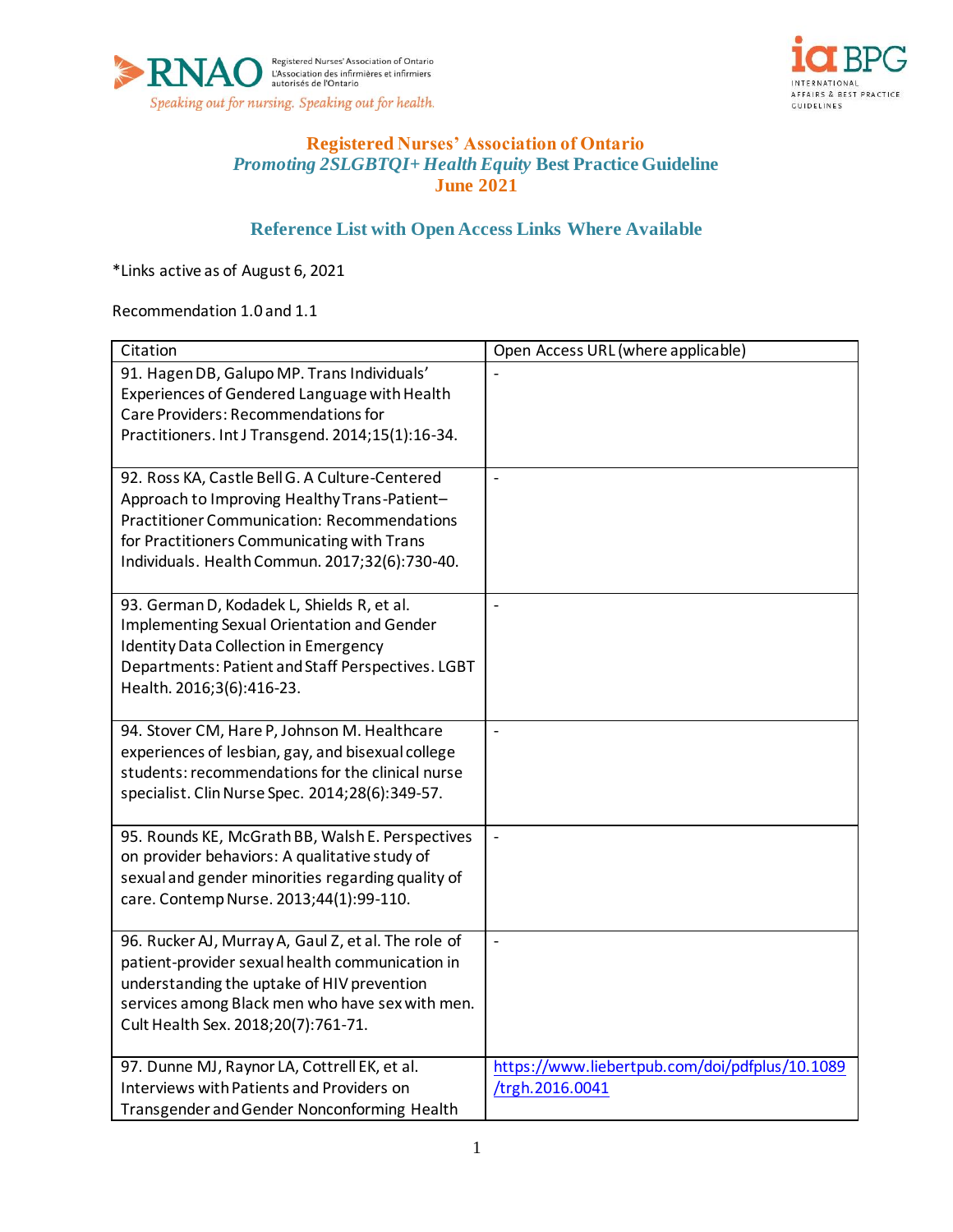



| Data Collection in the Electronic Health Record.<br>Transgend Health. 2017;2(1):1-7.                                                                                                                                                                                                                                                                   |                                                               |
|--------------------------------------------------------------------------------------------------------------------------------------------------------------------------------------------------------------------------------------------------------------------------------------------------------------------------------------------------------|---------------------------------------------------------------|
| 98. Thompson HM. Patient Perspectives on Gender<br>Identity Data Collection in Electronic Health<br>Records: An Analysis of Disclosure, Privacy, and<br>Access to Care. Transgend Health. 2016;1(1):205-<br>15.                                                                                                                                        | https://www.liebertpub.com/doi/10.1089%2Ftrgh.<br>2016.0007   |
| 99. Uhrig JD, Stryker JE, Bresee S, et al. HIV<br>information needs of transgender people and their<br>healthcare providers. AIDS Care. 2019; 31(3):357-<br>63                                                                                                                                                                                         |                                                               |
| 100. Bjarnadottir RI, Bockting W, Dowding DW.<br>Patient perspectives on answering questions about<br>sexual orientation and gender identity: an<br>integrative review. J Clin Nurs.<br>2017;26(13/14):1814-33.                                                                                                                                        | $\overline{\phantom{a}}$                                      |
| 101. Lisy K, Peters MDJ, Schofield P, et al.<br>Experiences and unmet needs of lesbian, gay, and<br>bisexual people with cancer care: A systematic<br>review and meta-synthesis. Psycho-Oncol.<br>2018;27(6):1480-9.                                                                                                                                   | $\overline{\phantom{a}}$                                      |
| 102. Brooks H, Llewellyn CD, Nadarzynski T, et al.<br>Sexual orientation disclosure in health care: A<br>systematic review. Br J Gen Pract.<br>2018;68(668):e187-e96.<br>103. Floyd MJ, Martin O, Eckloff KJ. A qualitative<br>study of transgender individuals' experiences of<br>healthcare including radiology. Radiography.<br>2020;26(2):e38-e44. | https://bjgp.org/content/bjgp/68/668/e187.full.pd<br>f        |
| 104. Brown C, Frohard-Dourlent H, Wood BA, et al.<br>"It makes such a difference": An examination of<br>how LGBTQ youth talk about personal gender<br>pronouns. J Am Assoc Nurse Pract. 2020;32(1):70-<br>80.                                                                                                                                          | $\blacksquare$                                                |
| 105. Carlstrom R, Ek S, Gabrielsson S. 'Treat me<br>with respect': transgender persons' experiences of<br>encounters with healthcare staff. Scand J Caring<br>Sci. 2020.                                                                                                                                                                               | https://onlinelibrary.wiley.com/doi/pdf/10.1111/s<br>cs.12876 |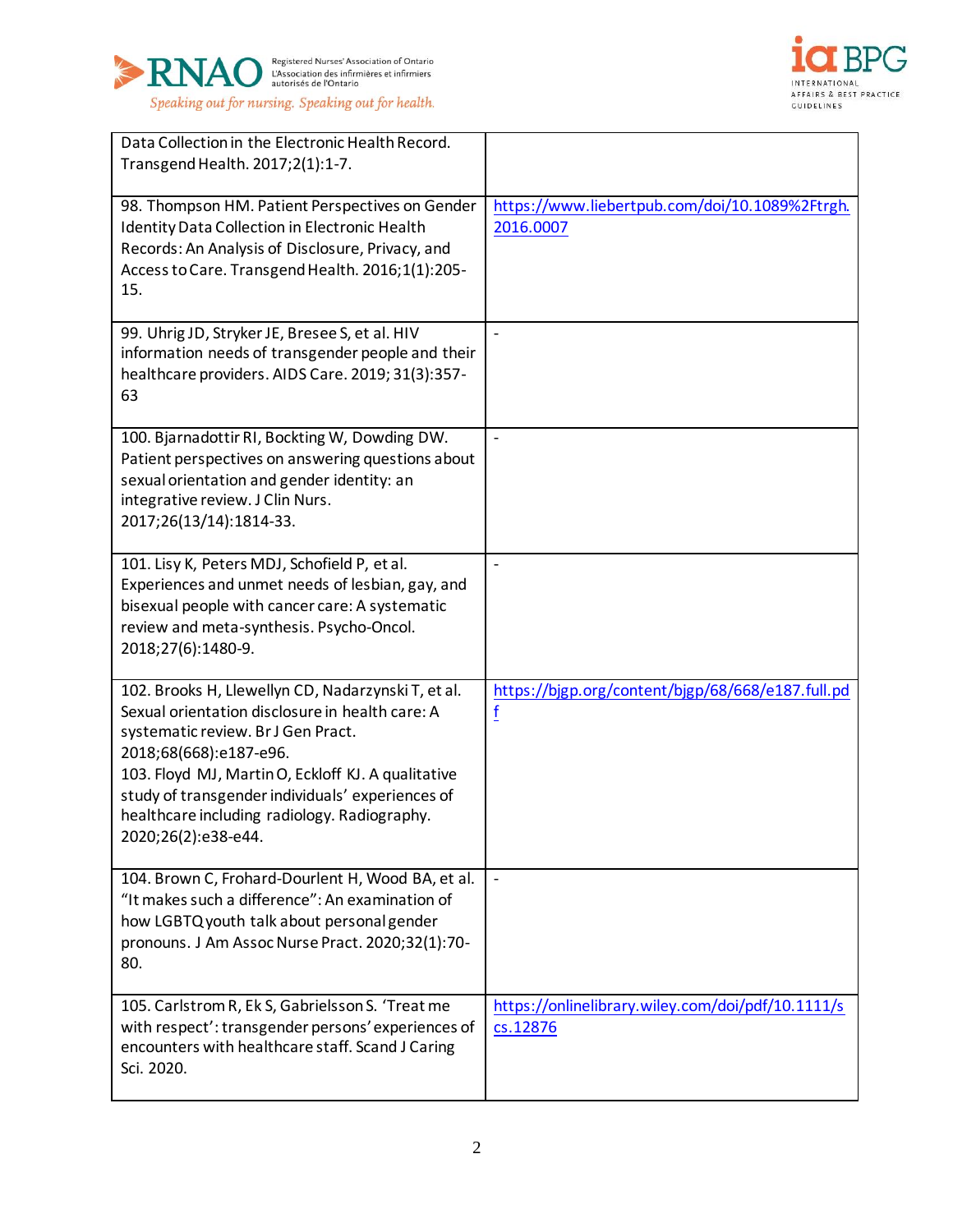



| 106. Samuels EA, Tape C, Garber N, et al.<br>"Sometimes You Feel Like the Freak Show": A<br>Qualitative Assessment of Emergency Care<br><b>Experiences Among Transgender and Gender-</b><br>Nonconforming Patients. Ann Emerg Med.<br>2018;71(2):170-82.e1.                       |                                                                      |
|-----------------------------------------------------------------------------------------------------------------------------------------------------------------------------------------------------------------------------------------------------------------------------------|----------------------------------------------------------------------|
| 107. Agénor M, Bailey Z, Krieger N, et al. Exploring<br>the Cervical Cancer Screening Experiences of Black<br>Lesbian, Bisexual, and Queer Women: The Role of<br>Patient-Provider Communication. Women Health.<br>2015;55(6):717-36.                                              | $\frac{1}{2}$                                                        |
| 108. Jahn JL, Bishop RA, Tan ASL, et al. Patient-<br>Provider Sexually Transmitted Infection Prevention<br>Communication among Young Adult Sexual<br>Minority Cisgender Women and Nonbinary<br>Assigned Female at Birth Individuals. Women's<br>Health Issues. 2019;29(4):308-14. | $\blacksquare$                                                       |
| 109. Goins ES, Pye D. Check the box that best<br>describes you: reflexively managing theory and<br>praxis in LGBTQ health communication research.<br>Health Commun. 2013;28(4):397-407.                                                                                           |                                                                      |
| 111. Bass AC, Torain M, Adler R, et al. Is It Okay To<br>Ask: Transgender Patient Perspectives on Sexual<br>Orientation and Gender Identity Collection in<br>Healthcare. Acad Emerg Med. 2017;24(6):655-67.                                                                       | https://onlinelibrary.wiley.com/doi/pdfdirect/10.1<br>111/acem.13182 |
| 112. McNair RP, Hegarty K, Taft A. From silence to<br>sensitivity: a new Identity Disclosure model to<br>facilitate disclosure for same-sex attracted women<br>in general practice consultations. Soc Sci Med.<br>2012;75(1):208-16.                                              | $\qquad \qquad \Box$                                                 |
| 115. Dispenza F, Viehl C, Sewell MH, et al. A Model<br>of Affirmative Intersectional Rehabilitation<br>Counseling With Sexual Minorities. Rehabil Couns<br>Bull. 2016;59(3):143-57.                                                                                               |                                                                      |
|                                                                                                                                                                                                                                                                                   |                                                                      |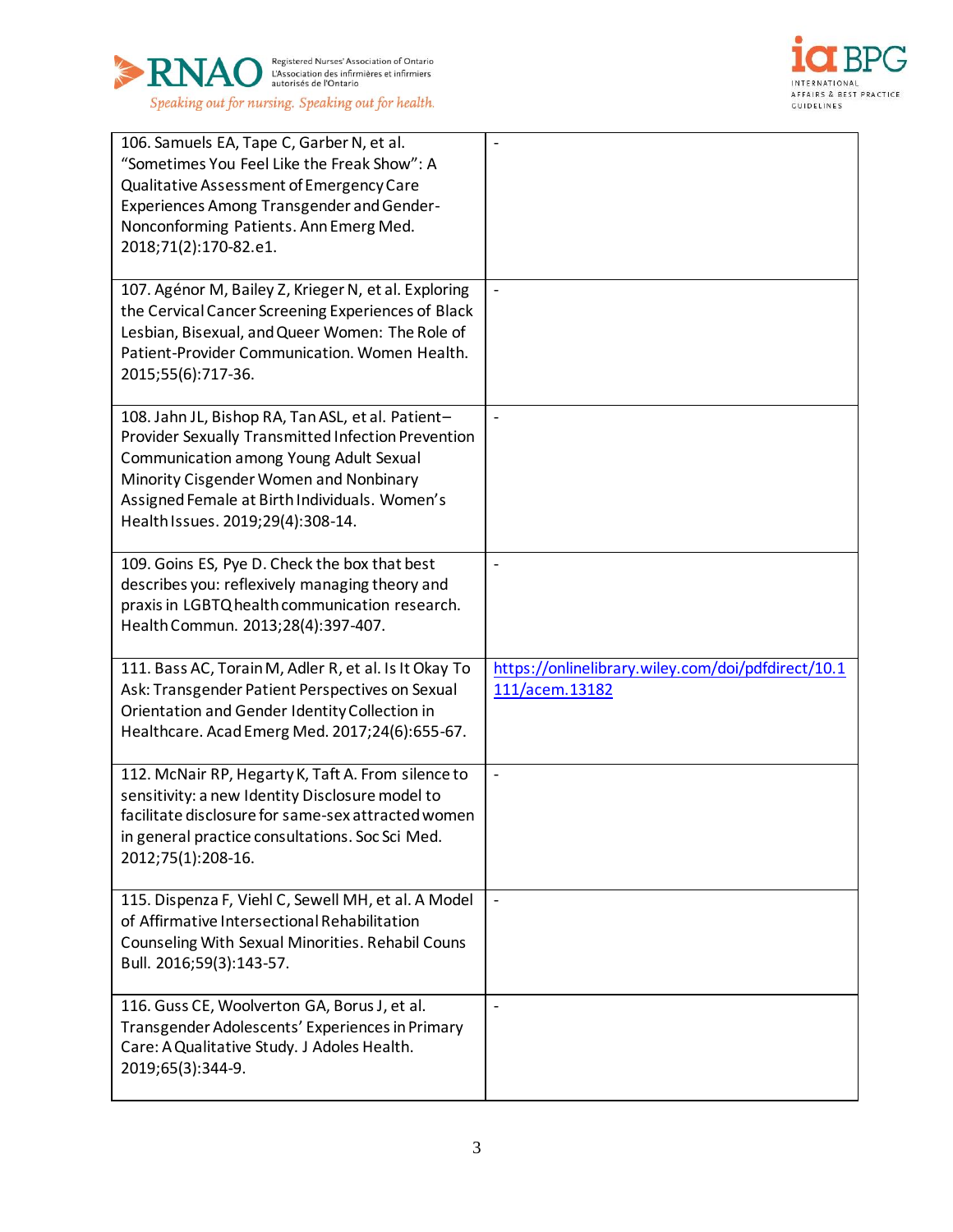



| 120. Hines DD, Laury ER, Habermann B. They Just<br>Don't Get Me: A Qualitative Analysis of<br>Transgender Women's Health Care Experiences<br>and Clinician Interactions. J Assoc Nurses AIDS<br>Care. 2019;30(5):e82-e95.<br>121. Soinio JII, Paavilainen E, Kylma JPO. Lesbian<br>and bisexual women's experiences of health care:<br>"Do not say, 'husband', say, 'spouse'". J Clin Nurs.<br>2020;29(1-2):94-106. | https://www.ncbi.nlm.nih.gov/pmc/articles/PMC6<br>738627/                 |
|---------------------------------------------------------------------------------------------------------------------------------------------------------------------------------------------------------------------------------------------------------------------------------------------------------------------------------------------------------------------------------------------------------------------|---------------------------------------------------------------------------|
| 122. Bell J, Purkey E. Trans individuals' experiences<br>in primary care. Can Fam Physician.<br>2019;65(4):E147-E54.                                                                                                                                                                                                                                                                                                |                                                                           |
| 123. Sbragia JD, Vottero B. Experiences of<br>transgender men in seeking gynecological and<br>reproductive health care: a qualitative systematic<br>review. JBI Evid Synth. 2020.                                                                                                                                                                                                                                   | $\qquad \qquad \blacksquare$                                              |
| 124. Pennay A, McNair R, Hughes TL, et al.<br>Improving alcohol and mental health treatment for<br>lesbian, bisexual and queer women: Identity<br>matters. Aust NZ J Public Health. 2018;42(1):35-42.                                                                                                                                                                                                               | https://onlinelibrary.wiley.com/doi/pdfdirect/10.1<br>111/1753-6405.12739 |
| 125. Pinto AD, Aratangy T, Abramovich A, et al.<br>Routine collection of sexual orientation and<br>gender identity data: a mixed-methods study. Can<br>Med Assoc J. 2019;191(3):E63-E8.                                                                                                                                                                                                                             | https://www.cmaj.ca/content/cmaj/191/3/E63.full<br><u>.pdf</u>            |

Recommendation 2.0 and 2.1

| 127. De Pedro KT, Lynch RJ, Esqueda MC.<br>Understanding safety, victimization and school<br>climate among rural lesbian, gay, bisexual,<br>transgender, and questioning (LGBTQ) youth. J<br>LGBT Youth. 2018;15(4):265-79. |  |
|-----------------------------------------------------------------------------------------------------------------------------------------------------------------------------------------------------------------------------|--|
| 128. Kosciw JG, Palmer NA, Kull RM, et al. The<br>Effect of Negative School Climate on Academic<br>Outcomes for LGBT Youth and the Role of In-<br>School Supports. J Sch Violence. 2013;12(1):45-<br>63.                    |  |
| 129. Day JK, Ioverno S, Russell ST. Safe and<br>supportive schools for LGBT youth: Addressing                                                                                                                               |  |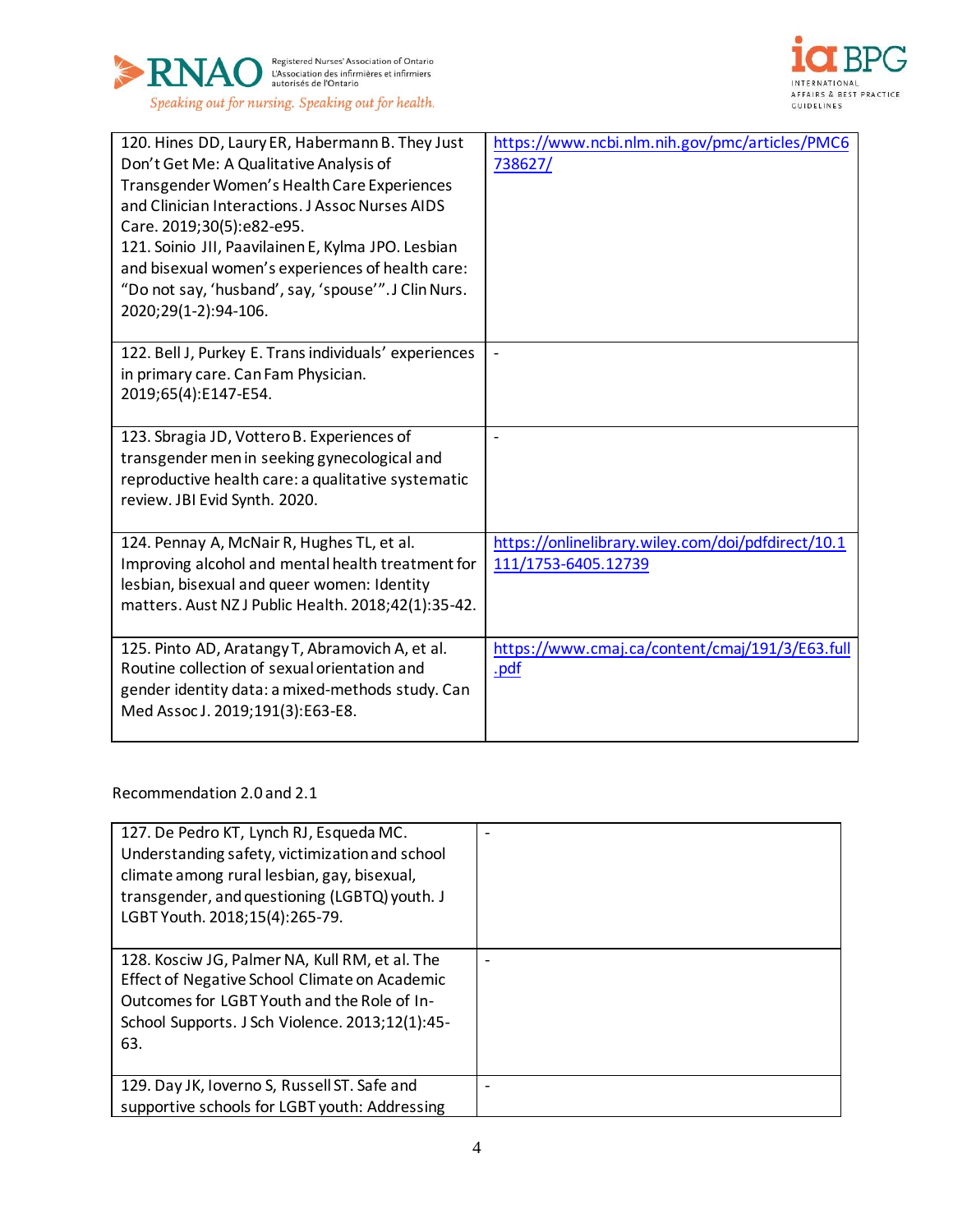



| educational inequities through inclusive policies<br>and practices. J Sch Psychol. 2019;74:29-43.                                                                                                                                                             |                                                                                                  |
|---------------------------------------------------------------------------------------------------------------------------------------------------------------------------------------------------------------------------------------------------------------|--------------------------------------------------------------------------------------------------|
| 130. Saewyc EM, Konishi C, Rose HA, et al.<br>School-Based Strategies to Reduce Suicidal<br>Ideation, Suicide Attempts, and Discrimination<br>among Sexual Minority and Heterosexual<br>Adolescents in Western Canada. J Child Fam Stud.<br>2014;5(1):89-112. | https://www.ncbi.nlm.nih.gov/pmc/articles/PMC<br>4716826/                                        |
| 131. Day JK, Fish JN, Grossman AH, et al. Gay-<br>Straight Alliances, Inclusive Policy, and School<br>Climate: LGBTQ Youths' Experiences of Social<br>Support and Bullying. J Res Adolesc. 2020; 30:<br>418-430                                               | https://www.ncbi.nlm.nih.gov/pmc/articles/PMC<br>8063225/                                        |
| 132. Poteat VP, Sinclair KO, DiGiovanni CD, et al.<br>Gay--Straight Alliances Are Associated with<br>Student Health: A Multischool Comparison of<br>LGBTQ and Heterosexual Youth. J Res Adolesc.<br>2013;23(2):319-30.                                        | $\overline{a}$                                                                                   |
| 133. Kull RM, Greytak EA, Kosciw JG, et al.<br>Effectiveness of school district antibullying<br>policies in improving LGBT youths' school climate.<br>Psychol Sex Orientat Gend Divers. 2016;3(4):407-<br>15.                                                 |                                                                                                  |
| 134. MacDonnell JA, Daley A. Examining the<br>development of positive space in health and<br>social service organizations: A Canadian<br>exploratory study. . Gay Lesbian Soc Serv.<br>2015;27(3):263-301.                                                    | $\overline{\phantom{0}}$                                                                         |
| 135. Sullivan KM. Acceptance in the Domestic<br>Environment: The Experience of Senior Housing<br>for Lesbian, Gay, Bisexual, and Transgender<br>Seniors. J Gerontol Soc Work. 2014;57(2-4):235-<br>50.                                                        | $\overline{a}$                                                                                   |
| 136. Fetner T, Elafros A, Bortolin S, et al. Safe<br>spaces: gay-straight alliances in high schools. J<br>Gerontol Soc Work. 2012;49(2):188-207.                                                                                                              | $\overline{\phantom{0}}$                                                                         |
| 137. Leyerzapf H, Visse M, De Beer A, et al. Gay-<br>friendly elderly care: creating space for sexual                                                                                                                                                         | https://www.cambridge.org/core/journals/agein<br>g-and-society/article/gayfriendly-elderly-care- |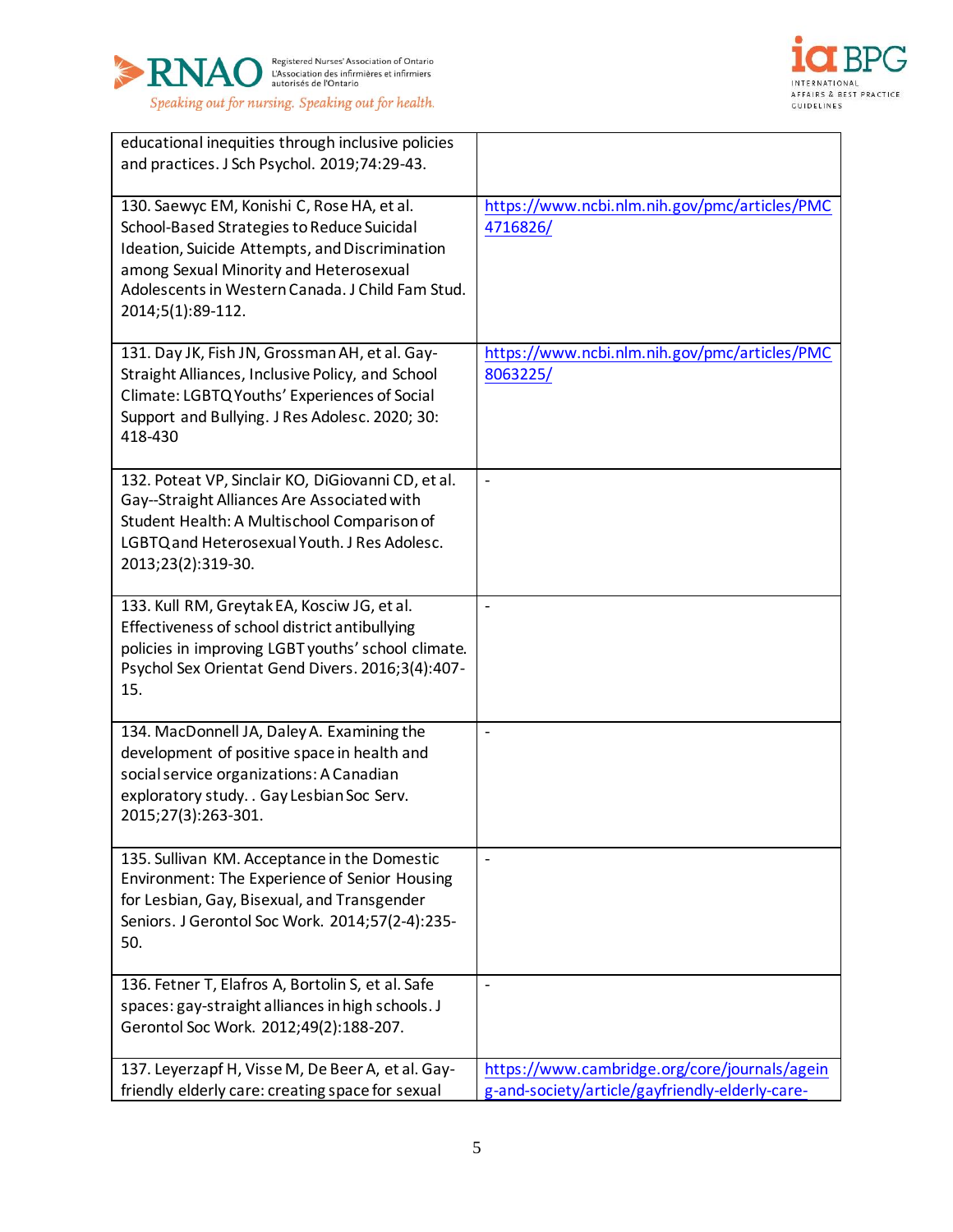



| diversity in residential care by challenging the                                                 | creating-space-for-sexual-diversity-in-residential- |
|--------------------------------------------------------------------------------------------------|-----------------------------------------------------|
| hetero norm. Ageing Soc. 2016;38(2):352-77.                                                      | care-by-challenging-the-hetero-                     |
|                                                                                                  | norm/4246837FDCD83FE71FC59EB6323A5D84               |
|                                                                                                  |                                                     |
| 138. Gower AL, Forster M, Gloppen K, et al.                                                      | $\qquad \qquad -$                                   |
| School Practices to Foster LGBT-Supportive                                                       |                                                     |
| Climate: Associations with Adolescent Bullying                                                   |                                                     |
| Involvement. Prev Sci. 2018;19(6):813-21.                                                        |                                                     |
|                                                                                                  |                                                     |
| 139. Garcia J, Parker C, Parker RG, et al. "You're                                               | https://journals.plos.org/plosone/article?id=10.1   |
| Really Gonna Kick Us All Out?" Sustaining Safe                                                   | 371/journal.pone.0141326                            |
| Spaces for Community-Based HIV Prevention and                                                    |                                                     |
| Control among Black Men Who Have Sex with                                                        |                                                     |
| Men. PLOS One. 2015;10(10):e0141326.                                                             |                                                     |
|                                                                                                  |                                                     |
| 140. Pitcher EN, Camacho TP, Renn KA, et al.                                                     | $\overline{\phantom{0}}$                            |
| Affirming Policies, Programs, and Supportive                                                     |                                                     |
| Services: Using an Organizational Perspective to<br>Understand LGBTQ+ College Student Success. J |                                                     |
| Divers High Educ. 2018;11(2):117-32.                                                             |                                                     |
|                                                                                                  |                                                     |
| 141. Gamarel KE, Walker JNJ, Rivera L, et al.                                                    | $\frac{1}{2}$                                       |
| Identity safety and relational health in youth                                                   |                                                     |
| spaces: A needs assessment with LGBTQ youth of                                                   |                                                     |
| color. J LGBT Youth. 2014;11(3):289-315.                                                         |                                                     |
|                                                                                                  |                                                     |
| 142. Porta CM, Singer E, Mehus CJ, et al. LGBTQ                                                  | https://www.ncbi.nlm.nih.gov/pmc/articles/PMC       |
| Youth's Views on Gay-Straight Alliances: Building                                                | 5461817/                                            |
| Community, Providing Gateways, and                                                               |                                                     |
| Representing Safety and Support. J Sch Health.                                                   |                                                     |
| 2017;87(7):489-97.                                                                               |                                                     |
| 143. Murchison GR, Agénor M, Reisner SL, et al.                                                  | $\qquad \qquad \blacksquare$                        |
| School Restroom and Locker Room Restrictions                                                     |                                                     |
| and Sexual Assault Risk Among Transgender                                                        |                                                     |
| Youth. Pediatrics. 2019;143(6):1-10.                                                             |                                                     |
|                                                                                                  |                                                     |
| 144. Seelman KL, Walker MB. Do Anti-Bullying                                                     | $\blacksquare$                                      |
| Laws Reduce In-School Victimization, Fear-based                                                  |                                                     |
| Absenteeism, and Suicidality for Lesbian, Gay,                                                   |                                                     |
| Bisexual, and Questioning Youth? J Youth                                                         |                                                     |
| Adolesc. 2018;47(11):2301-19.                                                                    |                                                     |
| 145. Davis B, Stafford MB, Pullig C. How gay-                                                    | $\qquad \qquad \blacksquare$                        |
| straight alliance groups mitigate the relationship                                               |                                                     |
| between gay bias victimization and adolescent                                                    |                                                     |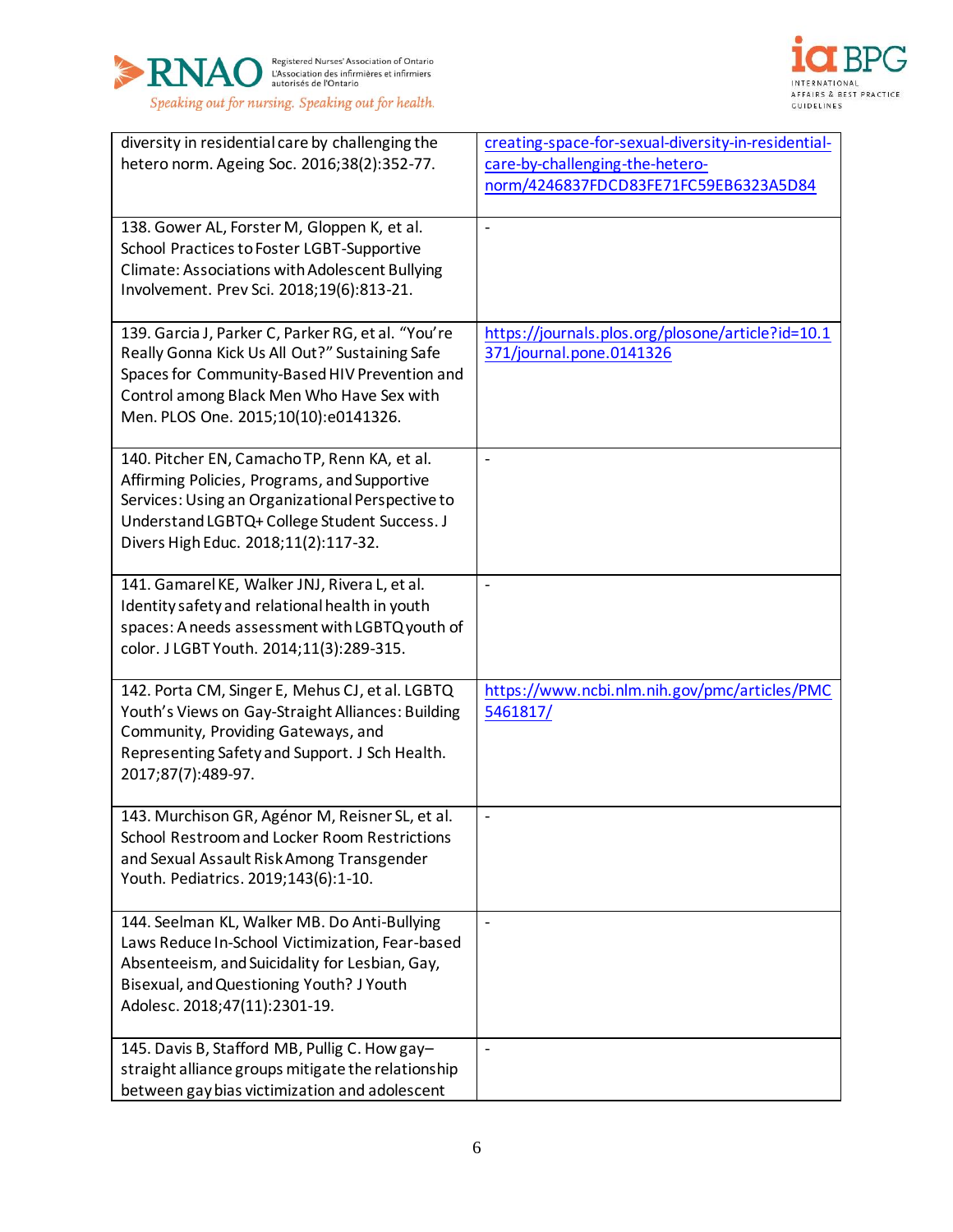



| suicide attempts. Journal of the American<br>Academy of Child & Adolescent Psychiatry. 2014<br>Dec 1;53(12):1271-8.                                                                                                                                                                                                                               |                                                                         |
|---------------------------------------------------------------------------------------------------------------------------------------------------------------------------------------------------------------------------------------------------------------------------------------------------------------------------------------------------|-------------------------------------------------------------------------|
| 146. Burk J, Park M, Saewyc EM. A media-based<br>school intervention to reduce sexual orientation<br>prejudice and its relationship to discrimination,<br>bullying, and the mental health of lesbian, gay,<br>and bisexual adolescents in western canada: A<br>population-based evaluation. Int J Environ Res<br>Public Health. 2018;15(11):2447. | https://www.mdpi.com/1660-<br>4601/15/11/2447/htm                       |
| 147. Li G, Wu AD, Marshall SK, et al. Investigating<br>site-level longitudinal effects of population health<br>interventions: Gay-Straight Alliances and school<br>safety. SSM Popul Health. 2019;7:100350.                                                                                                                                       | https://www.sciencedirect.com/science/article/p<br>ii/S2352827318302829 |
| 148. Ioverno S, Belser AB, Baiocco R, et al. The<br>protective role of gay-straight alliances for<br>lesbian, gay, bisexual, and questioning students:<br>A prospective analysis. Psychol Sex Orientat Gend<br>Divers. 2016;3(4):397-406.                                                                                                         | $\overline{\phantom{m}}$                                                |
| 150. Elliott KO. Queering student perspectives:<br>gender, sexuality and activism in school. Sex<br>Educ. 2016;16(1):49-62.                                                                                                                                                                                                                       | $\qquad \qquad \blacksquare$                                            |
| 151. McCormick A, Schmidt K, Clifton E. Gay-<br>Straight Alliances: Understanding Their Impact on<br>the Academic and Social Experiences of Lesbian,<br>Gay, Bisexual, Transgender, and Questioning High<br>School Students. Children Schools. 2015;37(2):71-<br>7.                                                                               | $\blacksquare$                                                          |
| 152. Roe SL. Examining the Role of Peer<br>Relationships in the Lives of Gay and Bisexual<br>Adolescents. Children Schools. 2015;37(2):117-<br>24.                                                                                                                                                                                                | $\overline{a}$                                                          |
| 153. St. John A, Travers R, Munro L, et al. The<br>Success of Gay-Straight Alliances in Waterloo<br>Region, Ontario: A Confluence of Political and<br>Social Factors. J LGBT Youth. 2014;11(2):150-70.                                                                                                                                            | $\qquad \qquad \blacksquare$                                            |
| 154. Porta CM, Gower AL, Mehus CJ, et al.<br>"Kicked out": LGBTQ youths' bathroom                                                                                                                                                                                                                                                                 | https://www.ncbi.nlm.nih.gov/pmc/articles/PMC<br>5346479/               |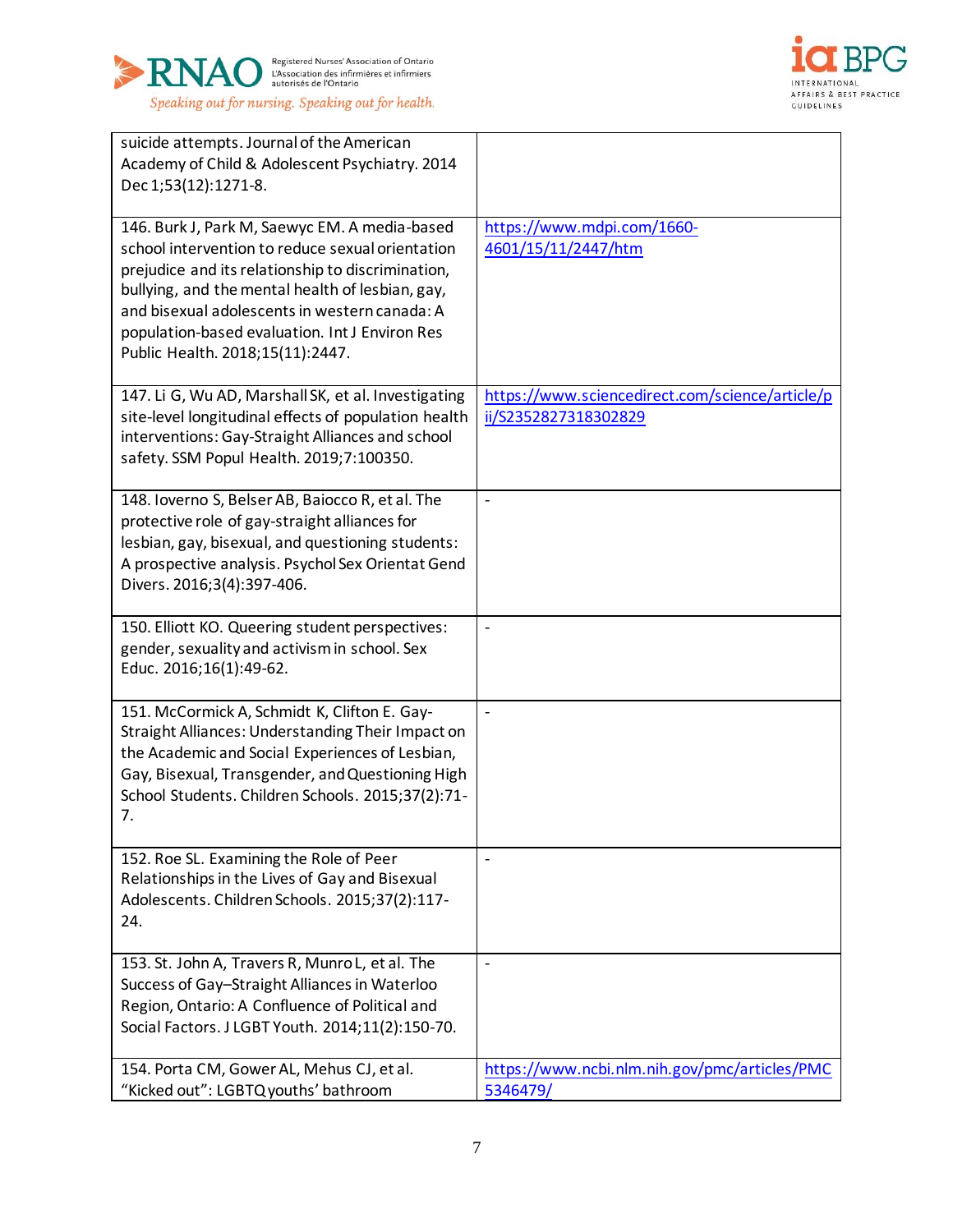



| experiences and preferences. J Adolesc.<br>2017;56:107-12.                                                                                                                                                                                                                      |   |
|---------------------------------------------------------------------------------------------------------------------------------------------------------------------------------------------------------------------------------------------------------------------------------|---|
| 155. Greytak EA, Kosciw JG, Boesen MJ. Putting<br>the "T" in "resource": The benefits of LGBT-<br>related school resources for transgender youth.<br>Special Issue: Supporting transgender and<br>gender-nonconforming children and youth. J<br>LGBT Youth. 2013;10(1-2):45-63. | ٠ |

#### Recommendation 3.0

| 107. Agénor M, Bailey Z, Krieger N, et al.<br><b>Exploring the Cervical Cancer Screening</b><br>Experiences of Black Lesbian, Bisexual, and Queer<br>Women: The Role of Patient-Provider<br>Communication. Women Health. 2015;55(6):717-<br>36. |                                                                         |
|-------------------------------------------------------------------------------------------------------------------------------------------------------------------------------------------------------------------------------------------------|-------------------------------------------------------------------------|
| 174. Connolly D, Hughes X, Berner A. Barriers and<br>facilitators to cervical cancer screening among<br>transgender men and non-binary people with a<br>cervix: A systematic narrative review. Prev Med.<br>2020;135:106071.                    |                                                                         |
| 175. Pardee DJ, Peitzmeier SM, Reisner SL, et al.<br>"It Can Promote an Existential Crisis": Factors<br>Influencing Pap Test Acceptability and Utilization<br>Among Transmasculine Individuals. Qual Health<br>Res. 2017;27(14):2138-49.        | $\overline{\phantom{a}}$                                                |
| 176. Johnson M, Wakefield C, Garthe K.<br>Qualitative socioecological factors of cervical<br>cancer screening use among transgender men.<br>Prev Med Rep. 2020;17:101052.                                                                       | https://www.sciencedirect.com/science/article/p<br>ii/S2211335520300127 |

## Recommendation 3.1

| 177. Tang W, Wei Crowdsourcing to expand HIV | https://journals.plos.org/plosmedicine/article?id |
|----------------------------------------------|---------------------------------------------------|
| testing among men who have sex with men in   | $=10.1371/journal.pmed.1002645$                   |
| China: a closed cohort stepped wedge cluster |                                                   |
| randomized controlled trial. PLoS Med.       |                                                   |
| 2018;15(8):e1002645.                         |                                                   |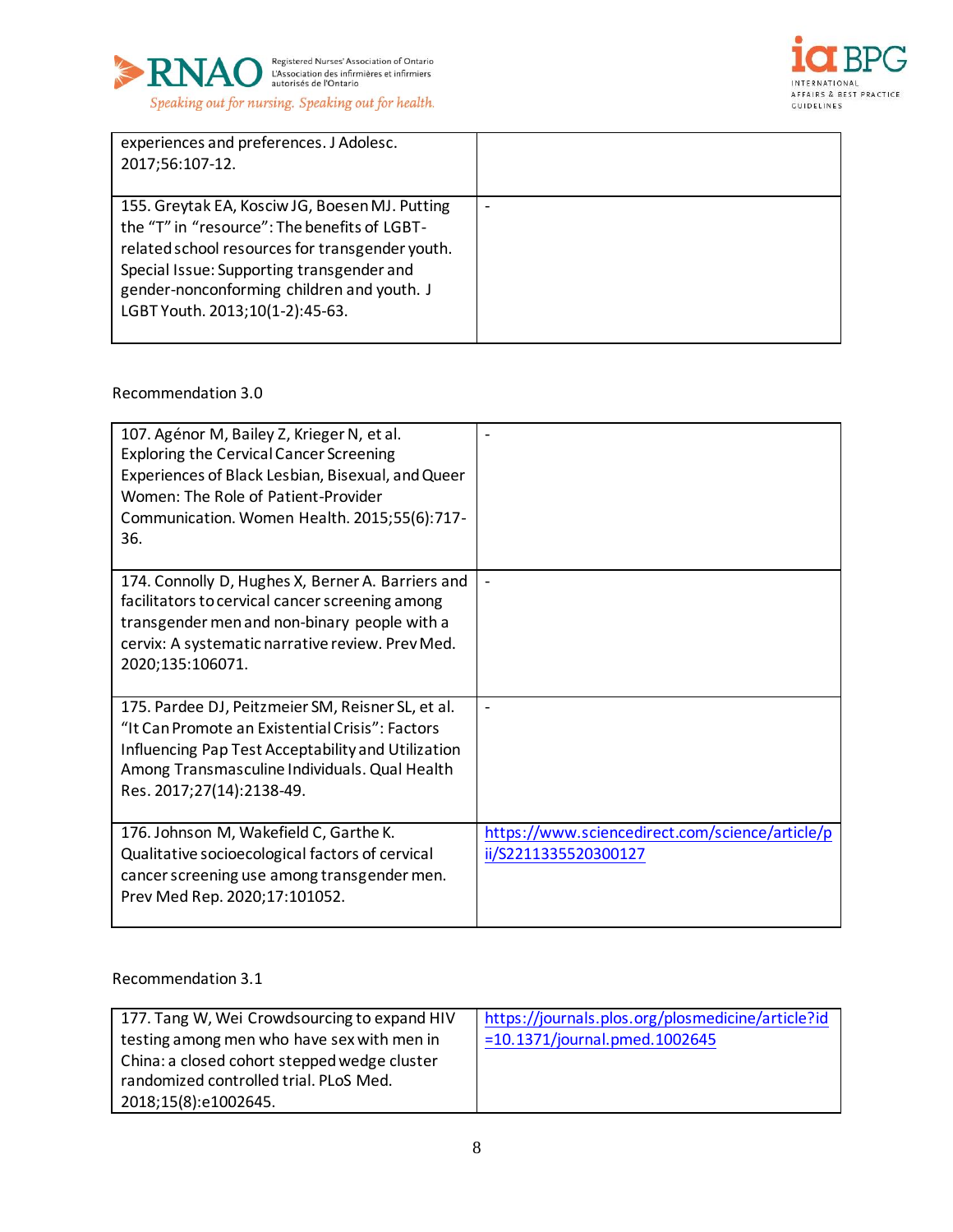



| 179. Garbers S, Friedman A, Martinez O, et al.<br>Adapting the Get Yourself Tested Campaign to<br>Reach Black and Latino Sexual-Minority Youth.<br>Health Promot Pract. 2016;17(5):739-50.                                                                                       | https://www.ncbi.nlm.nih.gov/pmc/articles/PMC<br>4980262/ |
|----------------------------------------------------------------------------------------------------------------------------------------------------------------------------------------------------------------------------------------------------------------------------------|-----------------------------------------------------------|
| 180. Adam BD, Gardner S, Major C, et al.<br>Promoting HIV Testing for Gay and Bisexual Men.<br>Health Promot Pract. 2016;17(1):40-7.                                                                                                                                             | $\overline{a}$                                            |
| 181. Alarcon Gutierrez M, Fernandez Quevedo M,<br>Martin Valle S, et al. Acceptability and<br>effectiveness of using mobile applications to<br>promote HIV and other STI testing among men<br>who have sex with men in Barcelona, Spain. Sex<br>Transm Infect. 2018;94(6):443-8. | $\blacksquare$                                            |
| 182. Frye V, Paige MQ, Gordon S, et al. Impact of<br>a community-level intervention on HIV stigma,<br>homophobia and HIV testing in New York City:<br>Results from project CHHANGE. Stigma Health.<br>2019;4(1):72-81.                                                           | $\overline{a}$                                            |
| 183. Wood M, Ellks R, Grobicki M. Outreach<br>sexual infection screening and postal tests in men<br>who have sex with men: are they comparable to<br>clinic screening? Int J STD AIDS. 2015;26(6):428-<br>31.                                                                    |                                                           |
| 184. Knight V, Gale M, Guy R, et al. A novel time-<br>limited pop-up HIV testing service for gay men in<br>Sydney, Australia, attracts high-risk men. Sex<br>Health. 2014;11(4):345-50.                                                                                          |                                                           |

## Recommendation 4.0

| 185. Hart T, Noor. GPS: a Randomized Controlled<br>Trial of Sexual Health Counseling for Gay and<br>Bisexual Men Living With HIV. Behav Ther. 2020. | https://www.sciencedirect.com/science/article/p<br>ii/S0005789420300551 |
|-----------------------------------------------------------------------------------------------------------------------------------------------------|-------------------------------------------------------------------------|
| 186. Mimiaga M, Hughto J. A Randomized Pilot<br>Study of a Group-Delivered HIV Risk Reduction                                                       |                                                                         |
| Intervention for At-Risk Urban Men Who Have                                                                                                         |                                                                         |
| Sex with Men Who Regularly Attend Private Sex                                                                                                       |                                                                         |
| Events. Arch Sex Behav.                                                                                                                             |                                                                         |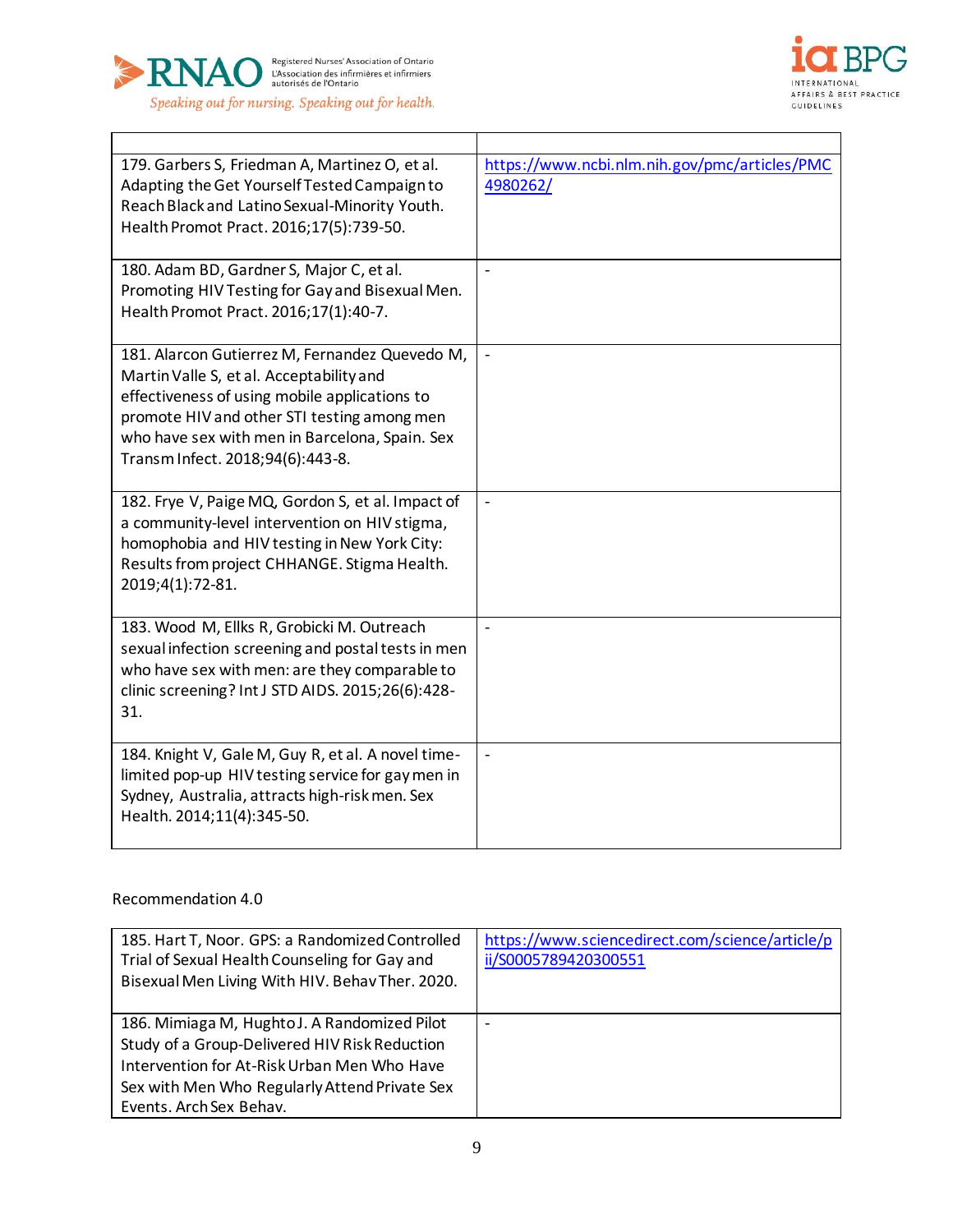



j.

| 2019;48(4):1059.                                                                                                                                                                                                                                                      |                                                                       |
|-----------------------------------------------------------------------------------------------------------------------------------------------------------------------------------------------------------------------------------------------------------------------|-----------------------------------------------------------------------|
| 187. Harawa N, Guentzel-Frank H. Efficacy of a<br>Small-Group Intervention for Post-Incarcerated<br>Black Men Who Have Sex with Men and Women<br>(MSMW). J Urban Health. 2018;95(2):159.                                                                              | $\overline{\phantom{a}}$                                              |
| 188. Sevelius J, Neilands T. Sheroes: feasibility<br>and Acceptability of a Community-Driven, Group-<br>Level HIV Intervention Program for Transgender<br>Women. AIDS Behav. 2019.                                                                                    | $\overline{\phantom{a}}$                                              |
| 189. Barry M, Threats M. "Stay strong! keep ya<br>head up! move on! it gets better!!!!": resilience<br>processes in the healthMpowerment online<br>intervention of young black gay, bisexual and<br>other men who have sex with men. AIDS Care.<br>2018;30(sup5):S27. | https://www.tandfonline.com/doi/pdf/10.1080/0<br>9540121.2018.1510106 |
| 190. Sahassanon P, Pisitsungkagarn K, Taephant<br>N. The Effect of Cognitive-Behavioral Group<br>Therapy Using Art as a Medium on Depressive<br>Symptoms and HIV Antiretroviral Medication<br>Adherence. Int J Adv Couns. 2019;41(4):530-43.                          | $\blacksquare$                                                        |
| 191. Garofalo R, Kuhns LM, Reisner SL, et al.<br>Efficacy of an Empowerment-Based, Group-<br>Delivered HIV Prevention Intervention for Young<br>Transgender Women: The Project LifeSkills<br>Randomized Clinical Trial. JAMA Pediatr.<br>2018;172(10):916-23.         | https://www.ncbi.nlm.nih.gov/pmc/articles/PMC<br>6233762/             |
| 192. Cruess DG, Burnham KE, Finitsis DJ, et al. A<br>randomized clinical trial of a brief internet-based<br>group intervention to reduce sexual transmission<br>risk behavior among HIV-positive gay and<br>bisexual men. Ann Behav Med. 2018;52(2):116-<br>29.       | https://www.ncbi.nlm.nih.gov/pmc/articles/PMC<br>6361295/             |
| 193. Capistrant BD, Torres B, Merengwa E, et al.<br>Caregiving and social support for gay and bisexual<br>men with prostate cancer. Psycho-Oncol.<br>2016;25(11):1329-36.                                                                                             | https://www.ncbi.nlm.nih.gov/pmc/articles/PMC<br>5524199/             |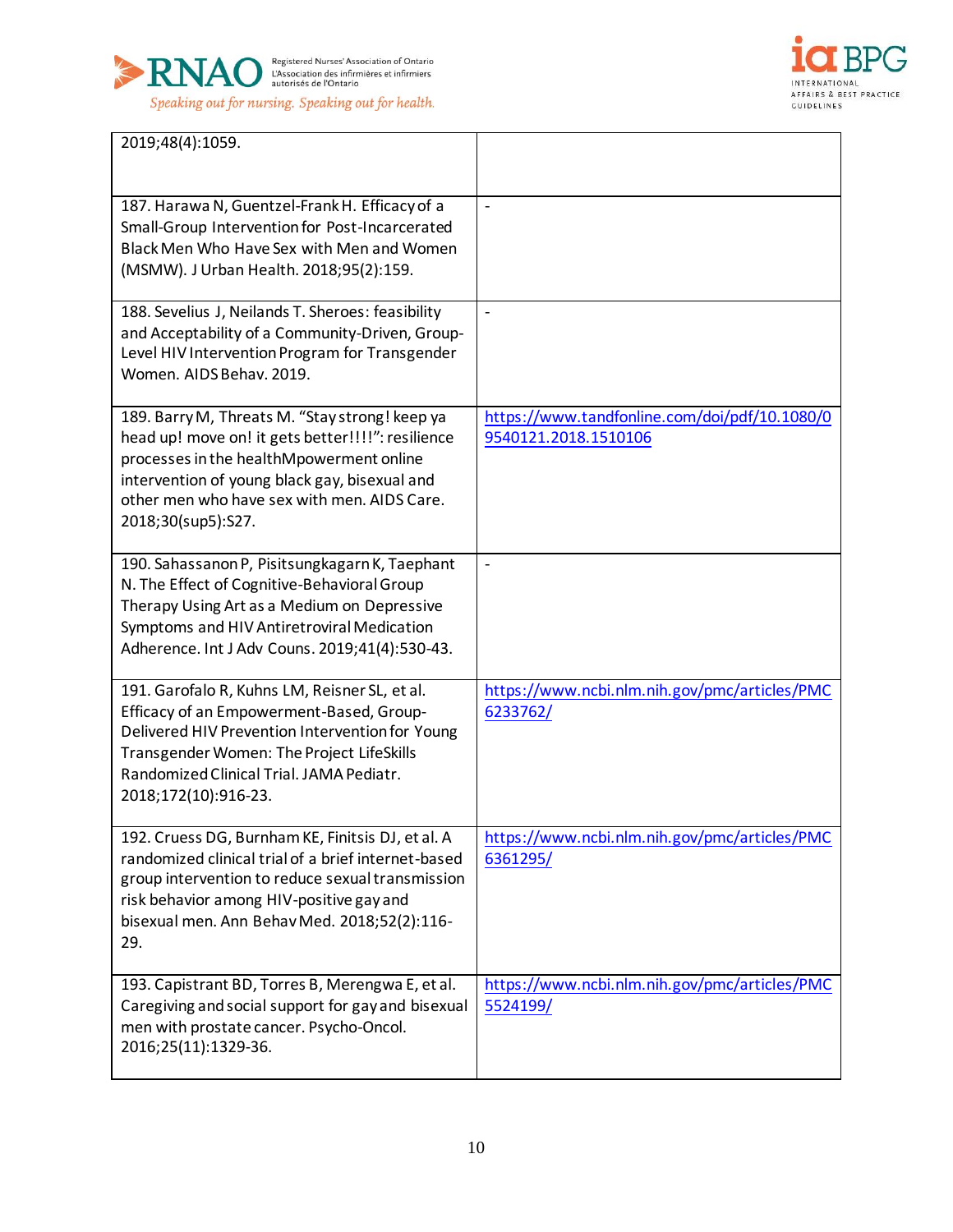



| 194. Reisner SL, Hughto JMW, Pardee DJ, et al.<br>LifeSkills for Men (LS4M): Pilot Evaluation of a<br>Gender-Affirmative HIV and STI Prevention<br>Intervention for Young Adult Transgender Men<br>Who Have Sex with Men. J Urban Health.<br>2016;93(1):189-205.<br>195. Hart TA, Stratto N, Coleman TA, et al. A pilot<br>trial of a sexual health counseling intervention for | https://www.ncbi.nlm.nih.gov/pmc/articles/PMC<br>4794458/<br>https://journals.plos.org/plosone/article?id=10.1<br>371/journal.pone.0152762 |
|---------------------------------------------------------------------------------------------------------------------------------------------------------------------------------------------------------------------------------------------------------------------------------------------------------------------------------------------------------------------------------|--------------------------------------------------------------------------------------------------------------------------------------------|
| HIV-positive gay and bisexual men who report<br>anal sex without condoms. PLOS ONE. 2016;11<br>(4) (no pagination) e0152762).                                                                                                                                                                                                                                                   |                                                                                                                                            |
| 196. Hidalgo MA, Kuhns LM, Hotton AL, et al. The<br>MyPEEPS Randomized Controlled Trial: A Pilot of<br>Preliminary Efficacy, Feasibility, and Acceptability<br>of a Group-Level, HIV Risk Reduction Intervention<br>for Young Men Who Have Sex with Men. Arch Sex<br>Behav. 2014;44(2):475-85.                                                                                  | https://www.ncbi.nlm.nih.gov/pmc/articles/PMC<br>4559339/                                                                                  |
| 197. Logie CH, Lacombe-Duncan A, Weaver J, et<br>al. A Pilot Study of a Group-Based HIV and STI<br>Prevention Intervention for Lesbian, Bisexual,<br>Queer, and Other Women Who Have Sex with<br>Women in Canada. AIDS Patient Care STDs.<br>2015;29(6):321-8.                                                                                                                  | $\overline{a}$                                                                                                                             |
| 198. Young SD, Cumberland WG, Nianogo R, et al.<br>The HOPE social media intervention for global<br>HIV prevention in Peru: A cluster randomised<br>controlled trial. Lancet HIV. 2015;2(1):e27-e32.                                                                                                                                                                            | https://www.ncbi.nlm.nih.gov/pmc/articles/PMC<br>4520433/                                                                                  |
| 199. Lyons T, Tilmon S, Fontaine YM.<br>Development of a Small-Group Intervention for<br>Stimulant-Using Men Who Have Sex With Men.<br>Journal of Groups in Addiction and Recovery.<br>2014;9(1):54-70.                                                                                                                                                                         | $\overline{\phantom{a}}$                                                                                                                   |
| 200. Heckman BD, Lovejoy TI, Heckman TG, et al.<br>The moderating role of sexual identity in group<br>teletherapy for adults aging with HIV. Behav<br>Med. 2014;40(3):134-42.                                                                                                                                                                                                   | $\overline{\phantom{a}}$                                                                                                                   |
| 201. Ye S, Yin L, Amico KR, Simoni JM, et al.<br>Efficacy of peer-led interventions to reduce<br>unprotected anal intercourse among men who                                                                                                                                                                                                                                     | https://journals.plos.org/plosone/article?id=10.1<br>371/journal.pone.0090788                                                              |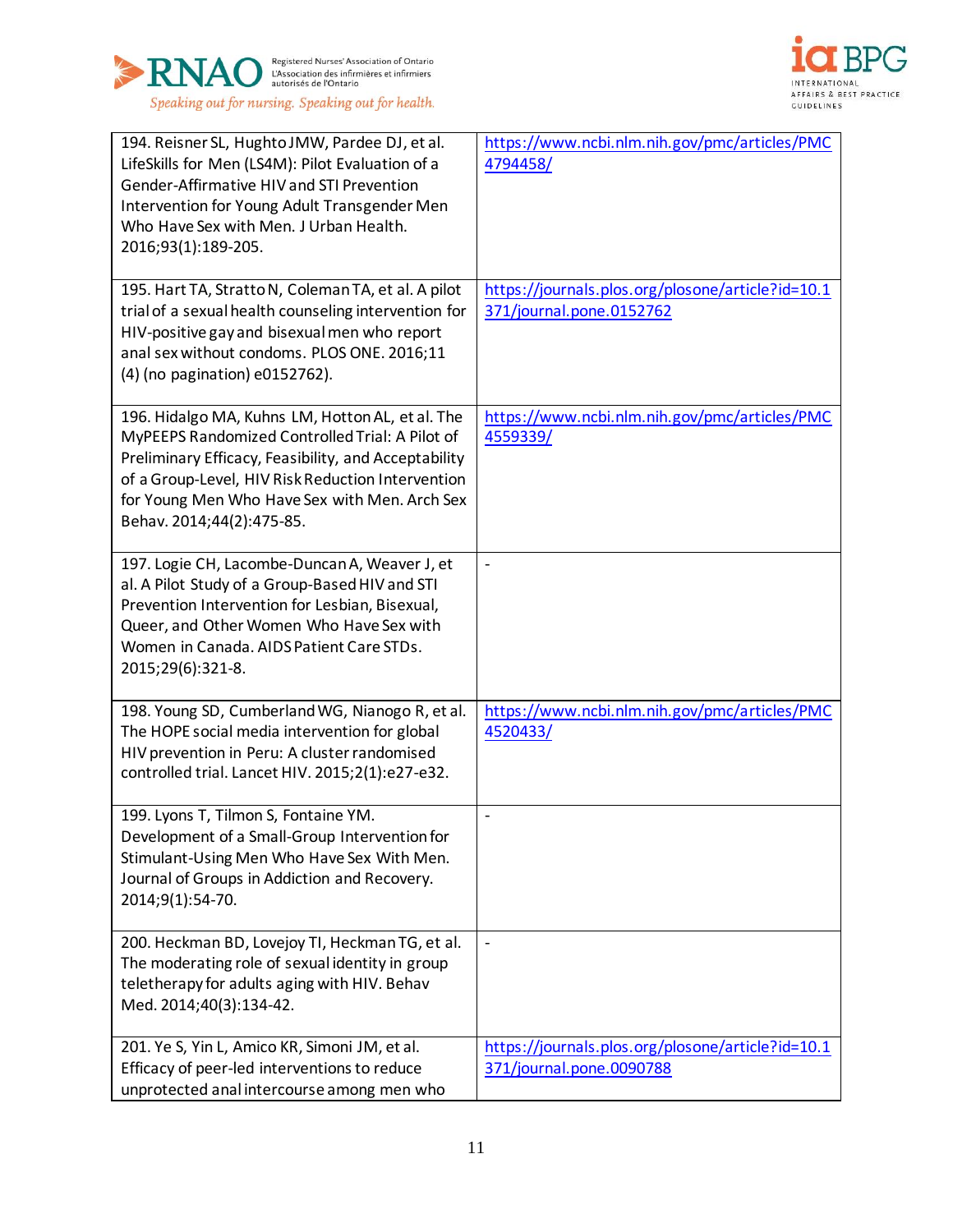



| have sex with men: A meta-analysis. PLoSONE.<br>2014;9 (3) (no pagination) (e90788).                                                                                                                                                                                  |                                                                            |
|-----------------------------------------------------------------------------------------------------------------------------------------------------------------------------------------------------------------------------------------------------------------------|----------------------------------------------------------------------------|
| 202. Horvath KJ, Michael Oakes J, Simon Rosser<br>BR, et al. Feasibility, acceptability and preliminary<br>efficacy of an online peer-to-peer social support<br>ART adherence intervention. AIDS Behav.<br>2013;17(6):2031-44.                                        | https://www.ncbi.nlm.nih.gov/pmc/articles/PMC<br>3674213/                  |
| 203. Bavinton BR, Gray J, Prestage G. Assessing<br>the effectiveness of HIV prevention peer<br>education workshops for gay men in community<br>settings. Aust NZ J Public Health 2013;37(4):305-<br>10.                                                               | https://onlinelibrary.wiley.com/doi/epdf/10.1111<br>/1753-6405.12076       |
| 204. Garofalo R, Johnson AK, Kuhns LM, et al. Life<br>skills: Evaluation of a theory-driven behavioral<br>HIV prevention intervention for young<br>transgender women. J Urban Health.<br>2012;89(3):419-31.                                                           | https://www.ncbi.nlm.nih.gov/pmc/articles/PMC<br>3368050/                  |
| 205. Empson S, Cuca YP, Cocohoba J, et al.<br>Seeking Safety Group Therapy for Co-Occurring<br>Substance Use Disorder and PTSD among<br>Transgender Women Living with HIV: A Pilot<br>Study. J Psychoact Drugs. 2017;49(4):344-51.                                    | $\overline{a}$                                                             |
| 206. Rhodes SD, Alonzo J, Mann L, Song EY, et al.<br>Small-Group Randomized Controlled Trial to<br>Increase Condom Use and HIV Testing Among<br>Hispanic/Latino Gay, Bisexual, and Other Men<br>Who Have Sex With Men. Am J Public Health.<br>2017;107(6):969-76.     | https://ajph.aphapublications.org/doi/pdfplus/10<br>.2105/AJPH.2017.303814 |
| 207. Briggs PC, Hayes S, Changaris M. Somatic<br>Experiencing informed therapeutic group for the<br>care and treatment of biopsychosocial effects<br>upon a gender diverse identity. Front Psychiatry.<br>2018;9 (FEB) (no pagination)(53).                           | https://doi.org/10.3389/fpsyt.2018.00053                                   |
| 208. Mimiaga MJ, Closson EF, Biello KB, et al. A<br>Group-Based Sexual Risk Reduction Intervention<br>for Men Who Have Sex With Men in Ho Chi Minh<br>City, Vietnam: Feasibility, Acceptability, and<br>Preliminary Efficacy. Arch Sex Behav.<br>2016;45(6):1493-500. | $\overline{a}$                                                             |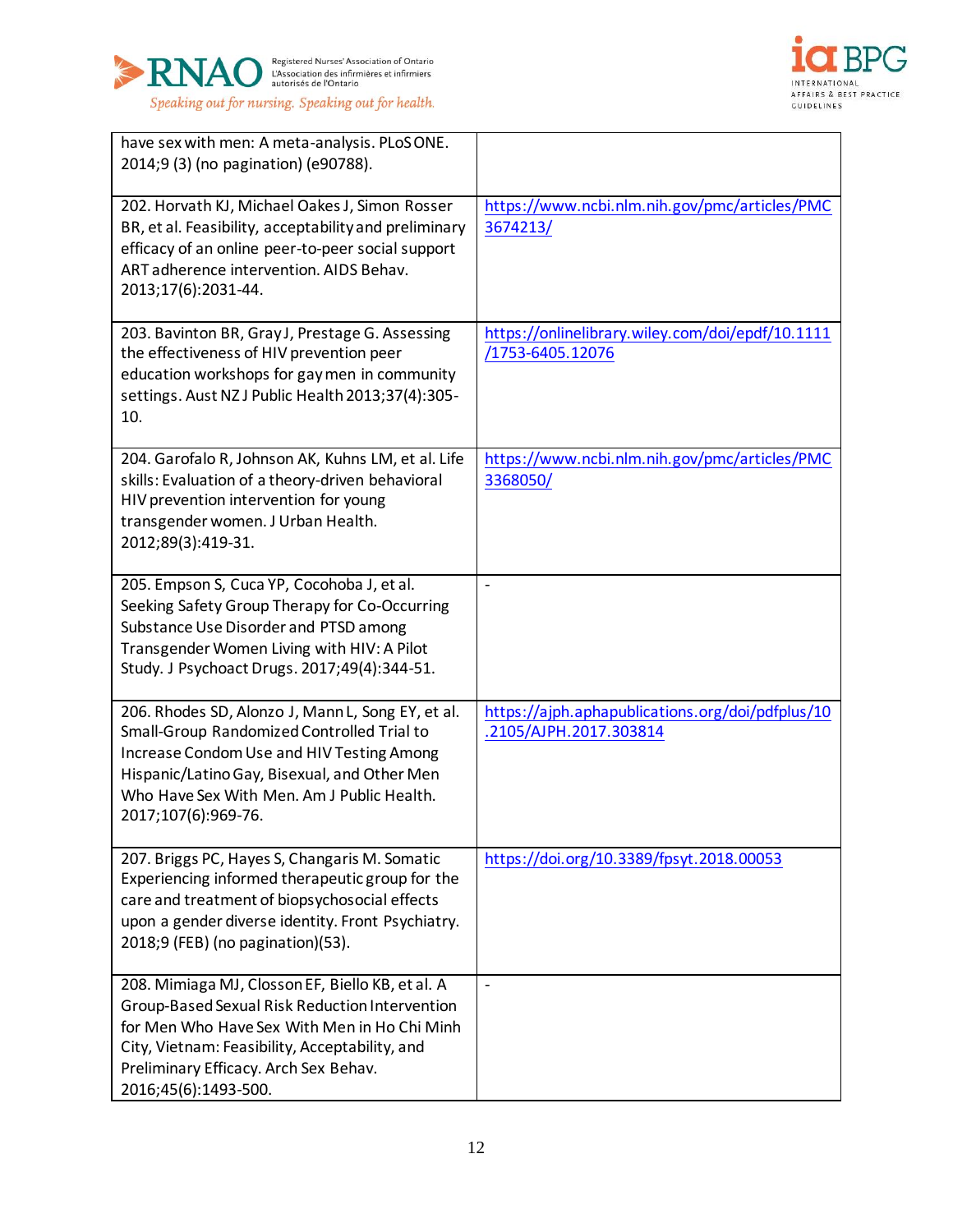



| 209. Amirkhanian YA, Kelly JA, Takacs J, et al.<br>Effects of a social network HIV/STD prevention<br>intervention for MSM in Russia and Hungary: A<br>randomized controlled trial. AIDS.<br>2015;29(5):583-93.                             | https://www.ncbi.nlm.nih.gov/pmc/articles/PMC<br>4497559/                |
|--------------------------------------------------------------------------------------------------------------------------------------------------------------------------------------------------------------------------------------------|--------------------------------------------------------------------------|
| 210. Eliason MJ, Dibble SL, Gordon R, et al. The<br>Last Drag: An Evaluation of an LGBT-Specific<br>Smoking Intervention. J Homosex.<br>2012;59(6):864-78.                                                                                 |                                                                          |
| 211. McElroy JA, Haynes SG, Eliason MJ, et al.<br>Healthy Weight in Lesbian and Bisexual Women<br>Aged 40 and Older: An Effective Intervention in<br>10 Cities Using Tailored Approaches. Womens<br>Health Issues. 2016;26 Suppl 1:S18-35. | $\qquad \qquad \Box$                                                     |
| 212. Koblin BA, Bonner S, Powell B, et al. A<br>randomized trial of a behavioral intervention for<br>black MSM: the DiSH study. AIDS.<br>2012;26(4):483-8.                                                                                 | https://www.ncbi.nlm.nih.gov/pmc/articles/PMC<br>4633031/                |
| 213. Taylor ET, Bryson MK. Cancer's margins:<br>trans* and gender nonconforming people's<br>access to knowledge, experiences of cancer<br>health, and decision-making. LGBT Health.<br>2016;3(1):79-89.                                    | https://www.liebertpub.com/doi/pdfplus/10.108<br>9/lgbt.2015.0096        |
| 214. Batist E, Brown B, Scheibe A, et al. Outcomes<br>of a community-based HIV-prevention pilot<br>programme for township men who have sex with<br>men in Cape Town, South Africa. J Int AIDS Soc.<br>2013;16 Suppl 3:18754.               | https://onlinelibrary.wiley.com/doi/pdfdirect/10.<br>7448/IAS.16.4.18754 |
| 215. Eliason MJ. Doing It For Ourselves: Building<br>communities for health education and support<br>for older lesbian/bisexual women. J Gay Lesbian<br>Soc Serv. 2015;27(3):326-49.                                                       | $\blacksquare$                                                           |
| 216. Brown JL, Vanable PA, Bostwick RA, et al. A<br>Pilot Intervention Trial to Promote Sexual Health<br>and Stress Management Among HIV-Infected<br>Men Who Have Sex with Men. AIDS & Behav.<br>2018;23:23.                               | $\overline{\phantom{a}}$                                                 |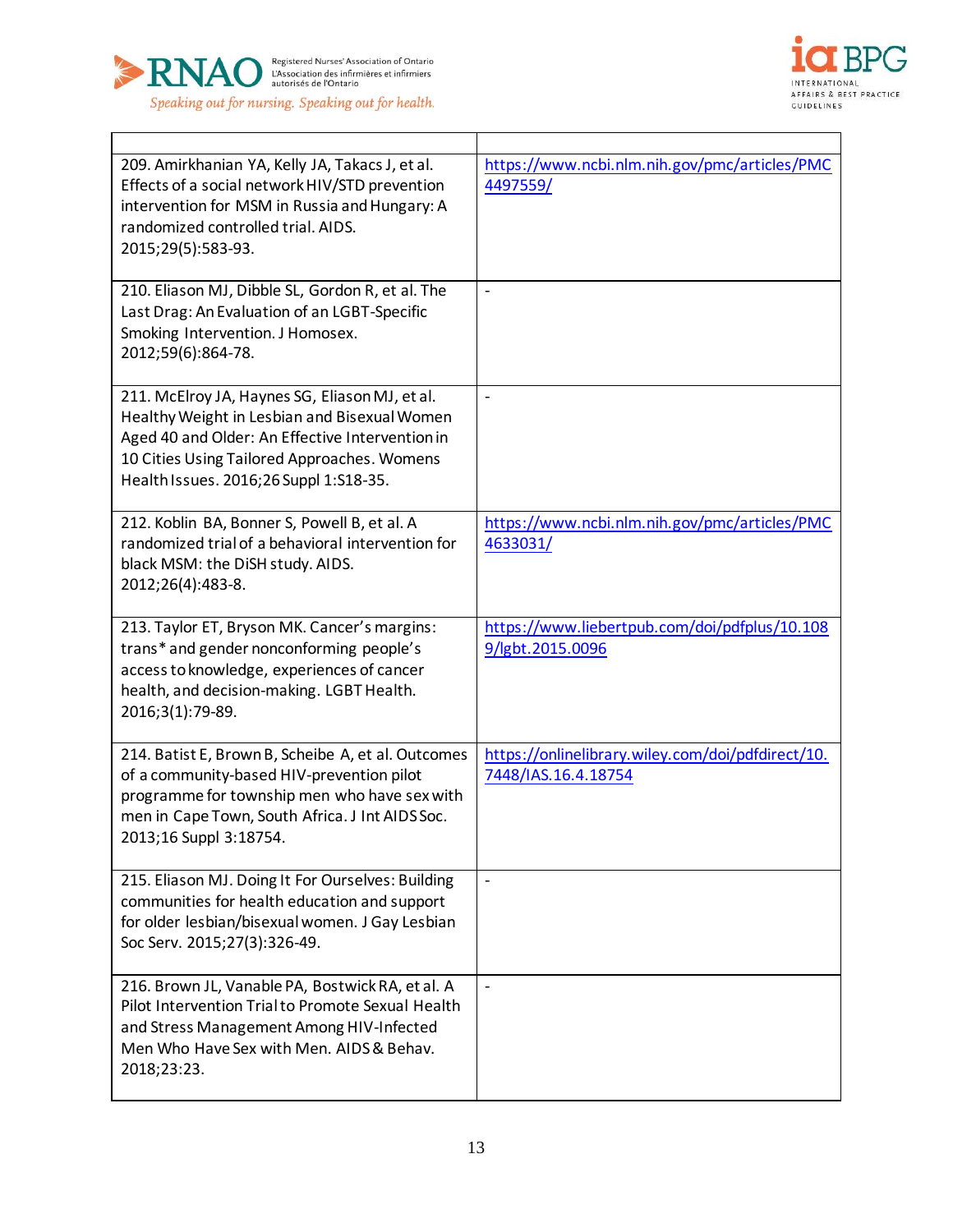



#### Recommendation 4.1

| 218. Craig SL, Austin A. The AFFIRM open pilot<br>feasibility study: A brief affirmative cognitive<br>behavioral coping skills group intervention for<br>sexual and gender minority youth. Children Youth<br>Serv Rev. 2016;64:136-44.                                                                                                                                                                          | $\overline{a}$                                                                         |
|-----------------------------------------------------------------------------------------------------------------------------------------------------------------------------------------------------------------------------------------------------------------------------------------------------------------------------------------------------------------------------------------------------------------|----------------------------------------------------------------------------------------|
| 219. Craig SL, Austin A, McInroy LB. School-Based<br>Groups to Support Multiethnic Sexual Minority<br>Youth Resiliency: Preliminary Effectiveness. Child<br>Adolesc Social Work J. 2014;31(1):87-106.                                                                                                                                                                                                           | $\overline{\phantom{a}}$                                                               |
| 220. Wilkerson JM, Schick VR, Romijnders KA, et<br>al. Social Support, Depression, Self-Esteem, and<br>Coping Among LGBTQ Adolescents Participating<br>in Hatch Youth. Health Promot Pract.<br>2017;18(3):358-65.                                                                                                                                                                                               | $\frac{1}{2}$                                                                          |
| 221. Wilkerson JM, Lawler SM, Romijnders KA, et<br>al. Exploratory Analyses of Risk Behaviors Among<br>GLBT Youth Attending a Drop-In Center. Health<br>Educ Behav. 2018;45(2):217-28.                                                                                                                                                                                                                          | $\blacksquare$                                                                         |
| 222. Romijnders KA, Wilkerson JM, Crutzen R, et<br>al. Strengthening Social Ties to Increase<br>Confidence and SelfEsteem Among Sexual and<br>Gender Minority Youth. Health Promot Pract.<br>2017;18(3):341-7.                                                                                                                                                                                                  |                                                                                        |
| 223. Logie CH, Lacombe-Duncan A, Lee-Foon N,<br>et al. "It's for us -newcomers, LGBTQ persons,<br>and HIV-positive persons. You feel free to be": A<br>qualitative study exploring social support group<br>participation among African and Caribbean<br>lesbian, gay, bisexual and transgender<br>newcomers and refugees in Toronto, Canada.<br>BMC Int Health Human Rights. 2016;16(1) (no<br>pagination)(18). | https://bmcinthealthhumrights.biomedcentral.co<br>m/articles/10.1186/s12914-016-0092-0 |
| 224. Wilkens J. The significance of affinity groups<br>and safe spaces for older lesbians and bisexual<br>women: Creating support networks and resisting<br>heteronormativity in older age. Qual Ageing.<br>2016;17(1):26-35.                                                                                                                                                                                   | $\blacksquare$                                                                         |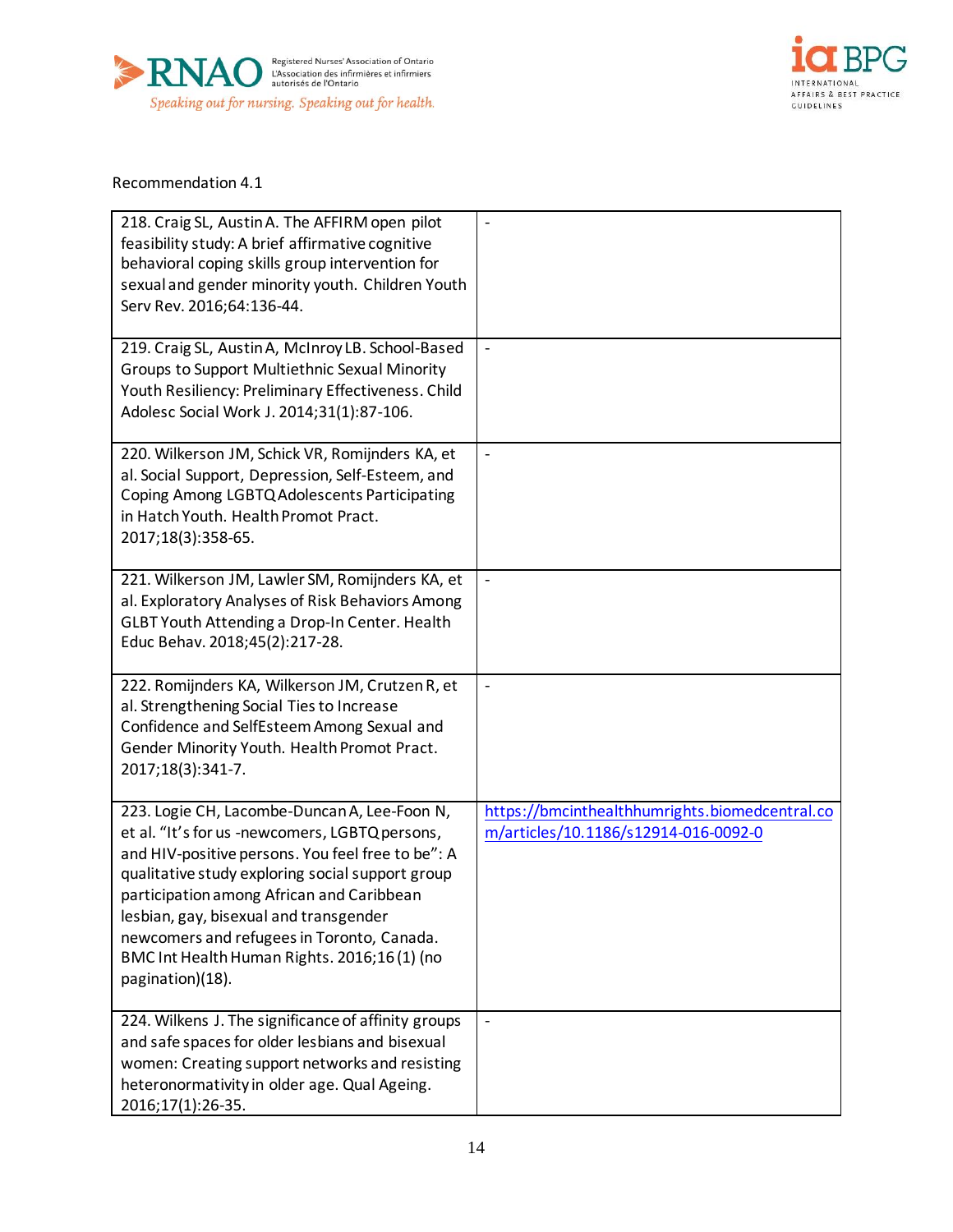



| 225. Amodeo AL, Picariello S, Valerio P, et al.<br>Empowering transgender youths: Promoting<br>resilience through a group training program. J<br>Gay Lesbian Ment Health. 2018;22(1):3-19.                                          |                          |
|-------------------------------------------------------------------------------------------------------------------------------------------------------------------------------------------------------------------------------------|--------------------------|
| 226. Blockett RA. 'I think it's very much placed on<br>us': Black queer men laboring to forge<br>community at a predominantly White and<br>(hetero)cisnormative research institution. Int J<br>Qual Stud Educ. 2017;30(8):800-16.   |                          |
| 227. Tallentire L, Smith M, David L, et al. Stories<br>of People Who Have Attended a Lesbian, Gay,<br>Bisexual and Trans Support Group in a Secure<br>Intellectual Disability Service. J Appl Res Intellect<br>Disabil. 2016;31:31. | $\overline{\phantom{a}}$ |
| 228. Brooks O. IGY: A new model for LGBTQ<br>youth groups? J LGBT Youth. 2017;14(2):191-210.                                                                                                                                        |                          |
| 229. Lapointe A, Crooks C. GSA members'<br>experiences with a structured program to<br>promote well-being. J LGBT Youth.<br>2018;15(4):300-18.                                                                                      | $\overline{a}$           |
| 230. Dowers E, Kingsley J, White C. Virtually<br>Trans: an Australian Facebook group supporting<br>gender diverse adults' health and wellbeing.<br>Health Promot Int. 2020.                                                         | $\overline{a}$           |

## Recommendation 5.0

| 231. Sekoni AO, Gale NK, Manga-Atangana B, et<br>al. The effects of educational curricula and<br>training on LGBT specific health issues for<br>healthcare students and professionals: a mixed-<br>method systematic review. J Int AIDS Soc.<br>2017;20(1):21624. | https://onlinelibrary.wiley.com/doi/pdfdirect/10.<br>7448/IAS.20.1.21624 |
|-------------------------------------------------------------------------------------------------------------------------------------------------------------------------------------------------------------------------------------------------------------------|--------------------------------------------------------------------------|
| 232. Sawning S, Steinbock S, Croley R, et al. A first                                                                                                                                                                                                             | https://www.educationforhealth.net/article.asp?                          |
| step in addressing medical education Curriculum                                                                                                                                                                                                                   | $issn=1357-$                                                             |
| gaps in lesbian-, gay-, bisexual-, and transgender-                                                                                                                                                                                                               | 6283;year=2017;volume=30;issue=2;spage=108;e                             |
| related content: The University of Louisville                                                                                                                                                                                                                     | page=114;aulast=Sawning                                                  |
| Lesbian, Gay, Bisexual, and Transgender Health                                                                                                                                                                                                                    |                                                                          |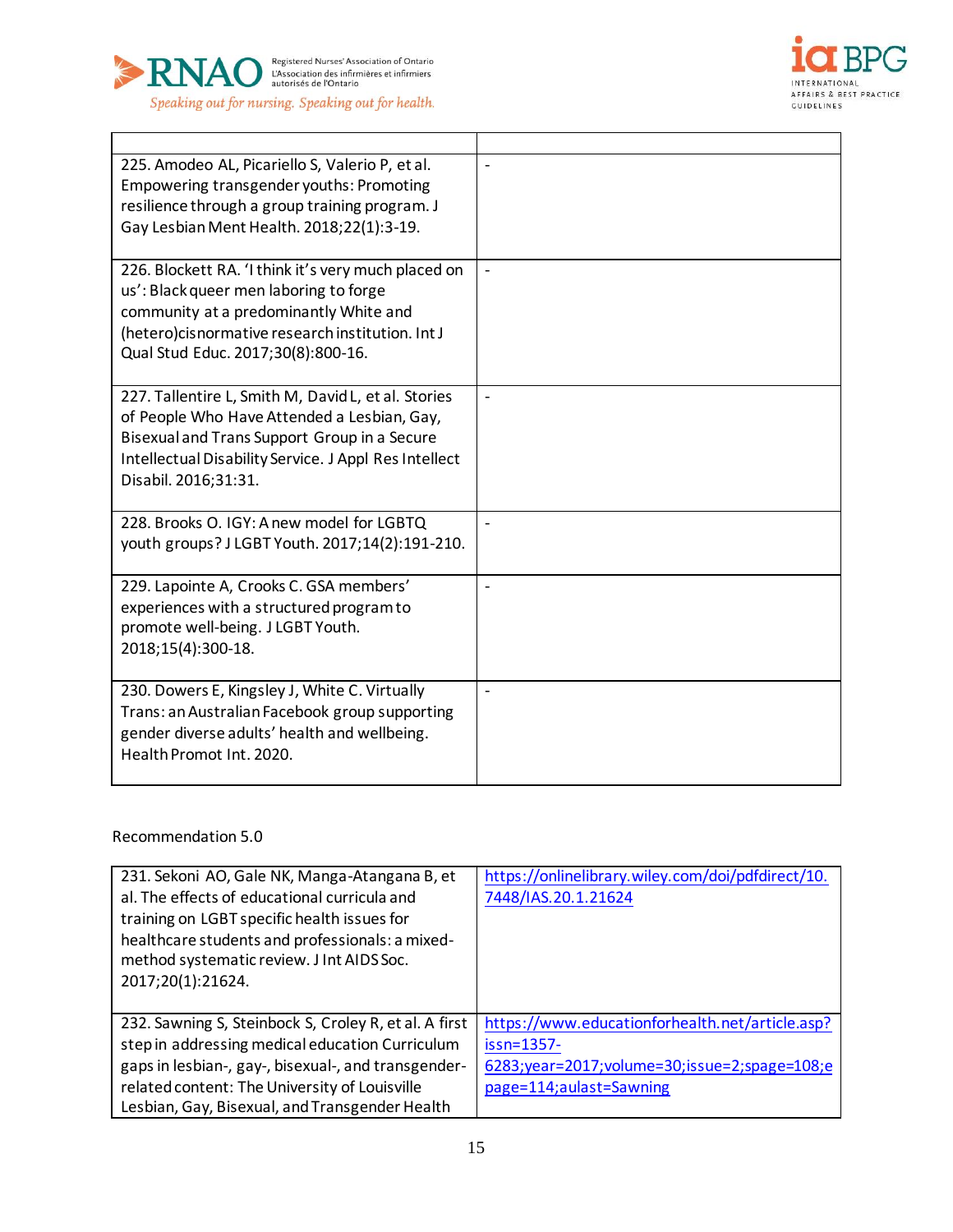



| Certificate Program. Educ Health.<br>2017;30(2):108-14.                                                                                                                                                            |                                                                                                              |
|--------------------------------------------------------------------------------------------------------------------------------------------------------------------------------------------------------------------|--------------------------------------------------------------------------------------------------------------|
| 233. Grosz AM, Gutierrez D, Lui AA, et al. A<br>Student-Led Introduction to Lesbian, Gay,<br>Bisexual, and Transgender Health for First-Year<br>Medical Students. Fam Med. 2017;49(1):52-6.                        | https://fammedarchives.blob.core.windows.net/i<br>magesandpdfs/pdfs/FamilyMedicineVol49Issue1<br>Grosz52.pdf |
| 234. Kidd JD, Bockting W, Cabaniss DL, et al.<br>Special-"T" Training: Extended Follow-up Results<br>from a ResidencyWide Professionalism Workshop<br>on Transgender Health. Acad Psychiatry.<br>2016;40(5):802-6. | $\frac{1}{2}$                                                                                                |
| 235. Eriksson SE, Safer JD. Evidence-Based<br>Curricular Content Improves Student Knowledge<br>and Changes Attitudes Towards Transgender<br>Medicine. Endocr Pract. 2016;22(7):837-41.                             | https://www.endocrinepractice.org/article/S153<br>0-891X(20)39207-7/fulltext                                 |
| 236. Rivers B, Swank JM. LGBT ally training and<br>counselor competency: A mixed-methods study. J<br>LGBT Issues Couns. 2017;11(1):18-35.                                                                          | $\overline{\phantom{a}}$                                                                                     |
| 237. Braun HM, Garcia-Grossman IR, Quinones-<br>Rivera A, et al. Outcome and impact evaluation of<br>a transgender health course for health profession<br>students. LGBT Health. 2017;4(1):55-61.                  | $\overline{\phantom{m}}$                                                                                     |
| 238. Bidell MP. Addressing disparities: The impact<br>of a lesbian, gay, bisexual, and transgender<br>graduate counselling course. Couns Psychother<br>Res. 2013;13(4):300-7.                                      | $\blacksquare$                                                                                               |
| 239. Ufomata E, Eckstrand KL, Hasley P, et al.<br>Comprehensive Internal Medicine Residency<br>Curriculum on Primary Care of Patients Who<br>Identify as LGBT. LGBT Health. 2018;24:24.                            |                                                                                                              |
| 240. Vance SR, Jr L, B O, E B. Teaching paediatric<br>transgender care. Clin Teach. 2018;15(3):214-20.                                                                                                             | $\overline{\phantom{a}}$                                                                                     |
| 241. Ostroff JL, Ostroff ML, Billings S, Nemec EC.<br>Integration of transgender care into a pharmacy<br>therapeutics curriculum. Curr Pharm Teach Learn.<br>2018;10(4):463-8.                                     | $\blacksquare$                                                                                               |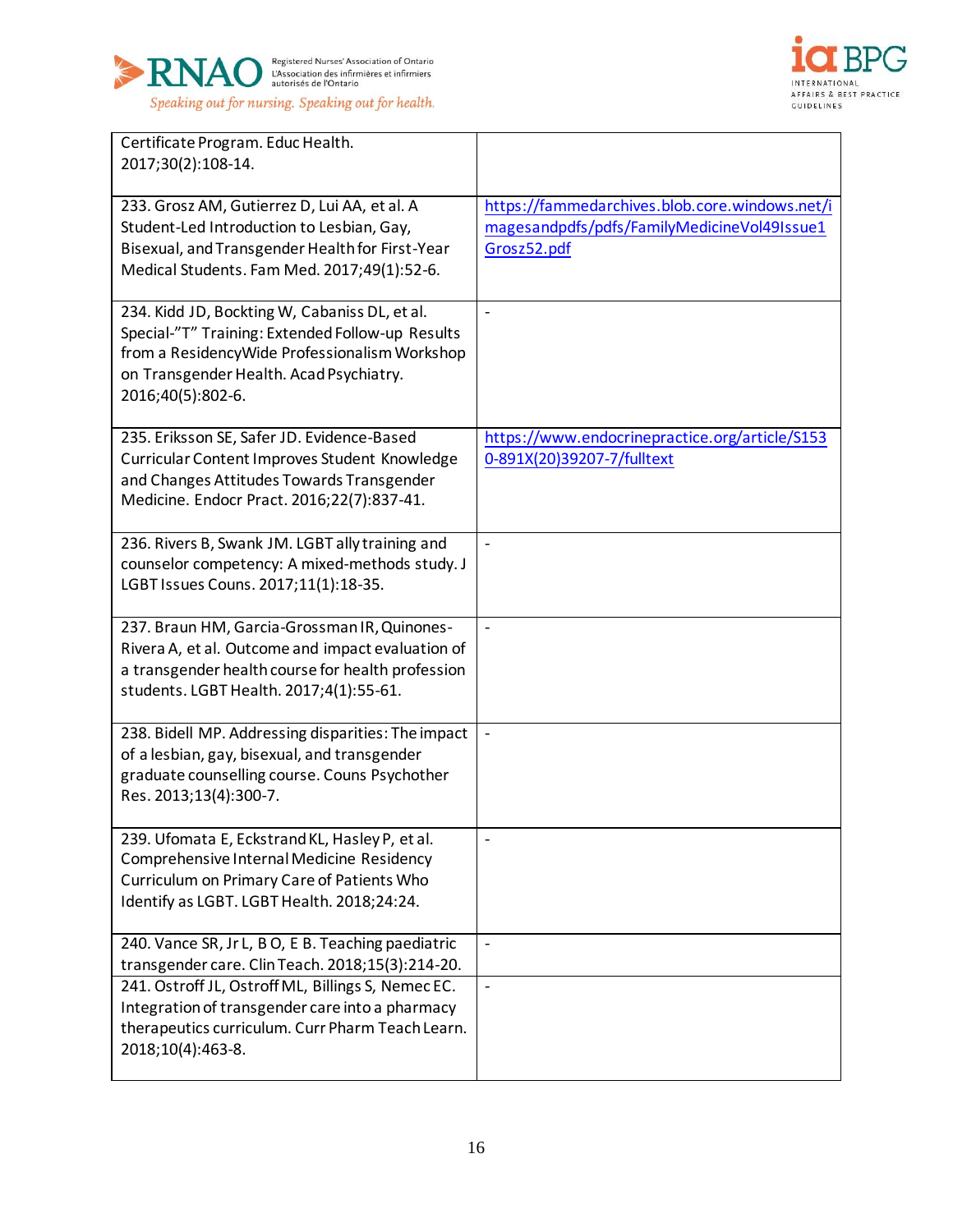



| 242. Park JA, Safer JD. Clinical Exposure to<br>Transgender Medicine Improves Students'<br>Preparedness Above Levels Seen with Didactic<br>Teaching Alone: A Key Addition to the Boston<br>University Model for Teaching Transgender<br>Healthcare. Transgend Health. 2018;3(1):10-6.<br>243. Ozkara San E. The influence of the oncology- | https://www.liebertpub.com/doi/pdfplus/10.108<br>9/trgh.2017.0047     |
|--------------------------------------------------------------------------------------------------------------------------------------------------------------------------------------------------------------------------------------------------------------------------------------------------------------------------------------------|-----------------------------------------------------------------------|
| focused transgender-simulated patient<br>simulation on nursing students' cultural<br>competence development. Nursing forum. 2020.                                                                                                                                                                                                          |                                                                       |
| 244. Vance SR, Buckelew SM, Dentoni-Lasofsky B,<br>et al. A Pediatric Transgender Medicine<br>Curriculum for Multidisciplinary Trainees.<br>MedEdPORTAL. 2020;16:10896.                                                                                                                                                                    | https://www.mededportal.org/doi/full/10.15766<br>/mep_2374-8265.10896 |
| 245. Stevenson MO, Sineath RC, Haw JS, et al.<br>Use of standardized patients in endocrinology<br>fellowship programs to teach competent<br>transgender care. Journal of the Endocrine<br>Society. 2020;4(1):bvz007.                                                                                                                       | https://academic.oup.com/jes/article/4/1/bvz00<br>7/5628164           |
| 246. Garcia-Acosta J, Castro-Peraza M. Impact of<br>a Formative Program on Transgender Healthcare<br>for Nursing Students and Health Professionals.<br>Quasi-Experimental Intervention Study. Int J<br>Environ Res Public Health. 2019;16(17).                                                                                             | https://www.mdpi.com/1660-4601/16/10/1731                             |
| 247. Pratt-Chapman ML, Phillips S. Health<br>professional student preparedness to care for<br>sexual and gender minorities: efficacy of an<br>elective interprofessional educational<br>intervention. J Interprof Care. 2020;34(3):418-21                                                                                                  | https://www.tandfonline.com/doi/pdf/10.1080/1<br>3561820.2019.1665502 |
| 248. Leach C, Seung H, Layson-Wolf C. Student<br>pharmacists' perceptions of transgender health<br>management. Curr Pharm Teach Learn.<br>2019;11(12):1254-8.                                                                                                                                                                              | $\blacksquare$                                                        |
| 249. Knockel LE, Ray ME, Miller ML. Incorporating<br>LGBTQ health into the curriculum: Assessment of<br>student pharmacists' knowledge and comfort<br>level in caring for transgender patients. Curr<br>Pharm Teach Learn. 2019;11(9):928-35.                                                                                              | $\overline{\phantom{a}}$                                              |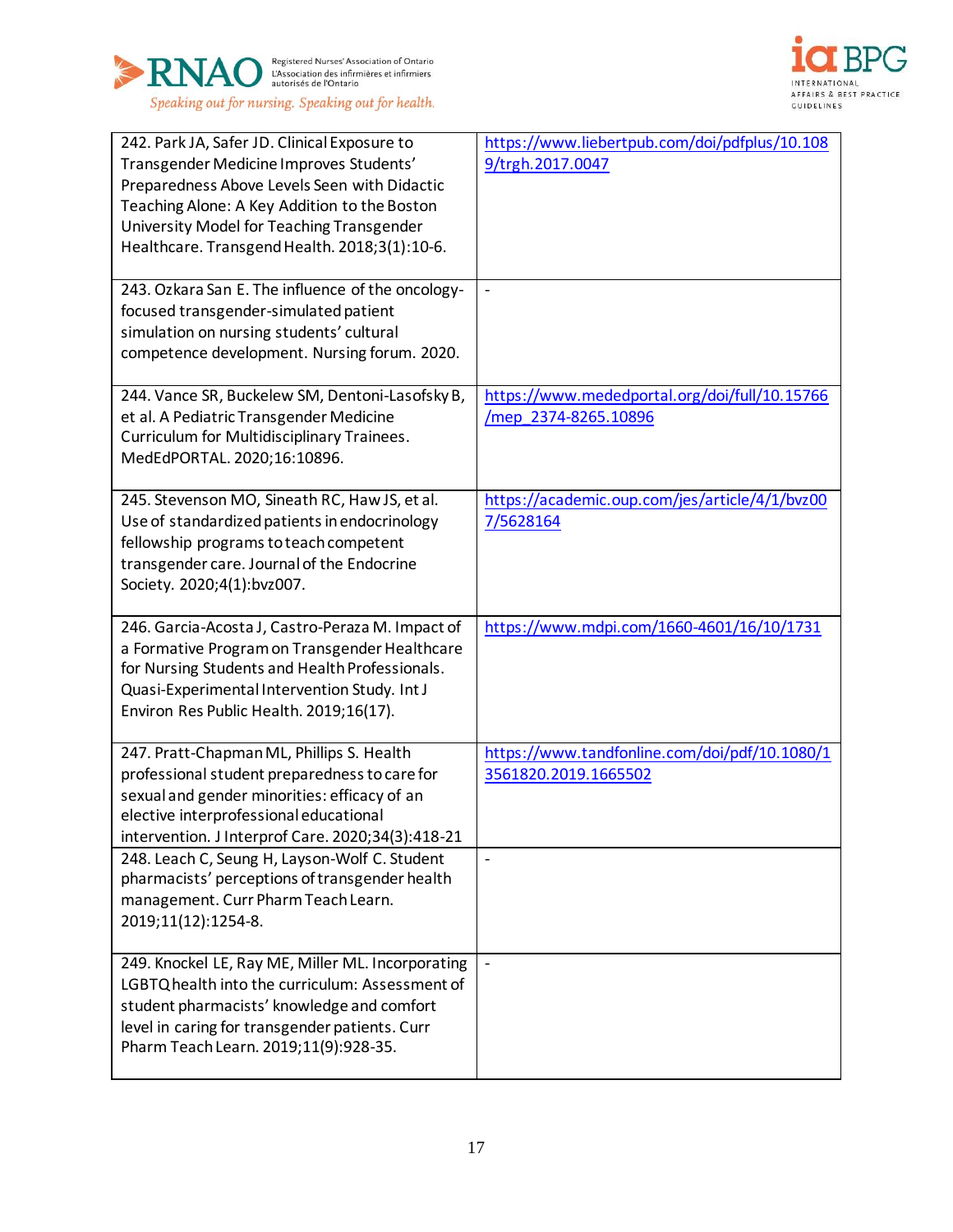



| 250. Salkind J, Gishen F, Drage G, et al. LGBT+<br>health teaching within the undergraduate<br>medical curriculum. Int J Environ Res Public<br>Health. 2019;16(13):2305.                                                                                   | https://www.mdpi.com/1660-4601/16/13/2305                             |
|------------------------------------------------------------------------------------------------------------------------------------------------------------------------------------------------------------------------------------------------------------|-----------------------------------------------------------------------|
| 251. Leslie KF, Sawning S, Shaw MA, et al.<br>Changes in medical student implicit attitudes<br>following a health equity curricular intervention.<br>Med Teacher. 2018;40(4):372-8.                                                                        | $\overline{a}$                                                        |
| 252. Cooper MB, Chacko M, Christner J.<br>Incorporating LGBT Health in an Undergraduate<br>Medical Education Curriculum Through the<br>Construct of Social Determinants of Health.<br>MedEdPORTAL. 2018;14:10781.                                          | https://www.mededportal.org/doi/full/10.15766<br>/mep_2374-8265.10781 |
| 253. Maruca AT, Diaz DA, Stockmann C, et al.<br>Using Simulation With Nursing Students to<br>Promote Affirmative Practice Toward the Lesbian,<br>Gay, Bisexual, and Transgender Population: A<br>Multisite Study. Nurs Educ Perspect.<br>2018;39(4):225-9. | $\qquad \qquad \blacksquare$                                          |
| 254. Newsome C, Chen LW, Conklin J. Addition of<br>care for transgender-related patient care into<br>doctorate of pharmacy curriculum:<br>Implementation and preliminary evaluation.<br>Pharmacy. 2018;6(4):107.                                           | https://www.mdpi.com/2226-4787/6/4/107                                |
| 255. Click IA, Mann AK, Buda M, et al.<br>Transgender health education for medical<br>students. Clin Teach. 2019.                                                                                                                                          | $\overline{a}$                                                        |
| 256. Allison MK, Marshall SA, Archie DS, et al.<br>Community-Engaged Development,<br>Implementation, and Evaluation of an<br>Interprofessional Education Workshop on<br>Gender-Affirming Care. Transgend Health.<br>2019;4(1):280-6.                       | https://www.liebertpub.com/doi/pdfplus/10.108<br>9/trgh.2019.0036     |
| 257. Najor AJ, Kling JM, Imhof RL, et al.<br>Transgender Health Care Curriculum<br>Development: A Dual-Site Medical School<br>Campus Pilot. Health Equity. 2020;4(1):102-13.                                                                               | https://www.liebertpub.com/doi/pdfplus/10.108<br>9/heq.2019.0106      |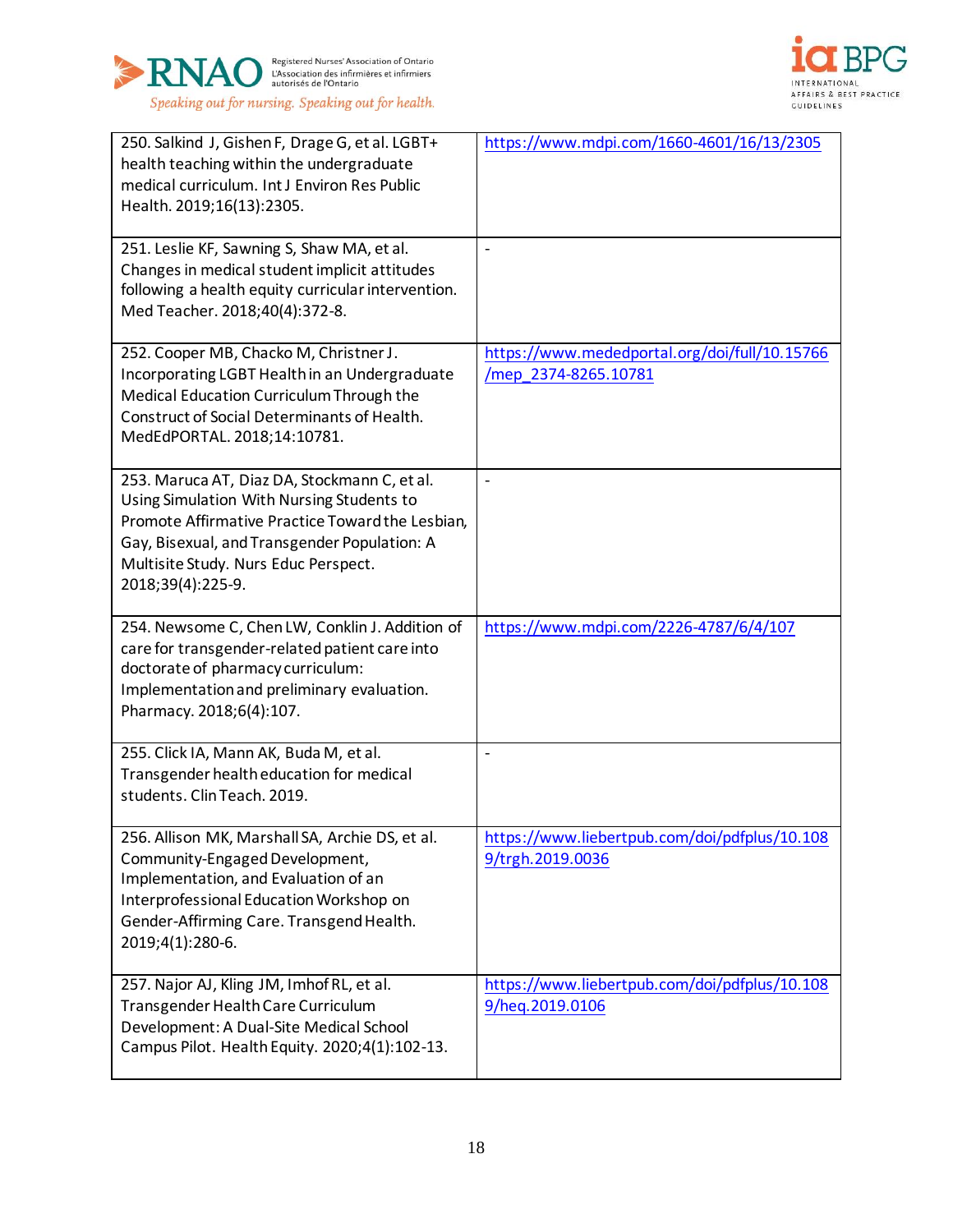



| 258. Cherabie J, Nilsen K, Houssayni S.<br><b>Transgender Health Medical Education</b><br>Intervention and its Effects on Beliefs, Attitudes,<br>Comfort, and Knowledge. Kans J Med.<br>2018;11(4):106-9.                                              | https://www.ncbi.nlm.nih.gov/pmc/articles/PMC<br>6276966/                     |
|--------------------------------------------------------------------------------------------------------------------------------------------------------------------------------------------------------------------------------------------------------|-------------------------------------------------------------------------------|
| 259. Klotzbaugh RJ, Ballout S, Spencer G. Results<br>and implications from a gender minority health<br>education module for advance practice nursing<br>students. J Am Assoc Nurse Pract.<br>2020;32(4):332-8.                                         | $\frac{1}{2}$                                                                 |
| 260. Haghiri-Vijeh R, McCulloch T, Atack L, et al.<br>The Impact of Positive Space Training on<br>Students' Communication With LGBTTQ+<br>Communities. Nurs Educ Perspect.<br>2020;41(2):115-6.                                                        | $\frac{1}{2}$                                                                 |
| 261. McEwing E. Delivering culturally competent<br>care to the lesbian, gay, bisexual, and<br>transgender (LGBT) population: Education for<br>nursing students. Nurse Educa Today.<br>2020;94:104573.                                                  | https://www.sciencedirect.com/science/article/p<br>ii/S0260691720314234       |
| 262. Thompson H, Coleman JA, Iyengar RM, et al.<br>Evaluation of a gender-affirming healthcare<br>curriculum for second-year medical students.<br>Postgrad Med J. 2020;96(1139):515-9.                                                                 | $\overline{a}$                                                                |
| 263. Jann MW, Penzak S, White A, et al. An<br>Elective Course in Lesbian, Gay, Bisexual, and<br>Transgender Health and Practice Issues. Am J<br>Pharm Educ. 2019;83(8):6967.                                                                           | https://www.ajpe.org/content/ajpe/83/8/6967.f<br>ull.pdf                      |
| 264. e Los Reyes GOR, Collict D. "It's Not Only<br>about Clinical Tools but Also Our Role as Agents<br>of Social Change": Implementing a LGBT<br><b>Competency Training for Future Mental Health</b><br>Practitioners in Mexico. J Homosex. 2020:1-24. | $\overline{a}$                                                                |
| 265. Wahlen R, Bize R, Wang J, et al. Medical<br>students' knowledge of and attitudes towards<br>LGBT people and their health care needs: Impact<br>of a lecture on LGBT health. PLOS ONE. 2020;15(7<br>July):e0234743.                                | https://journals.plos.org/plosone/article?id=10.1<br>371/journal.pone.0234743 |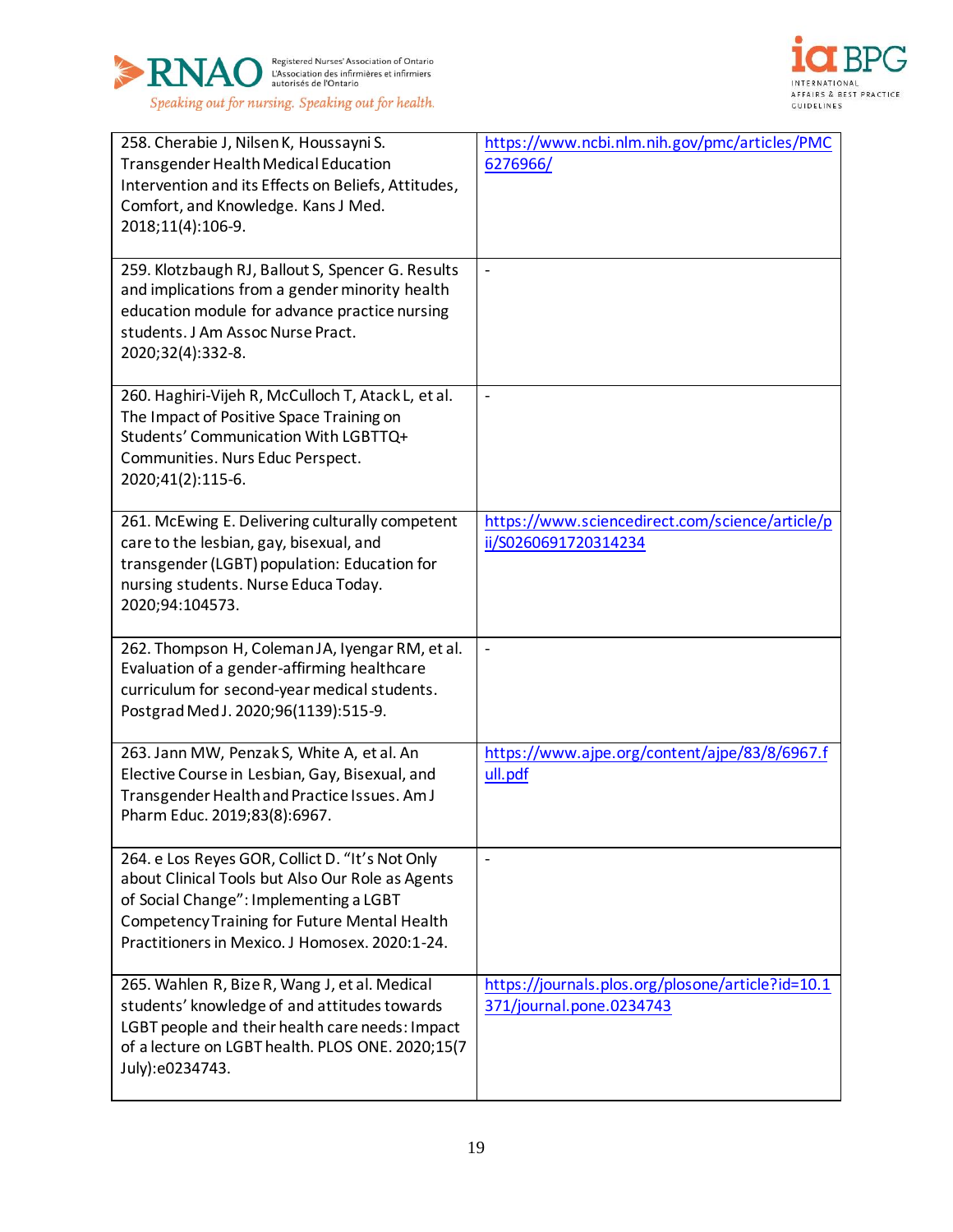



| 266. Bi S, Vela MB, Nathan AG, et al. Teaching<br>Intersectionality of Sexual Orientation, Gender<br>Identity, and Race/Ethnicity in a Health<br>Disparities Course. MedEdPORTAL.<br>2020;16:10970.                         | https://doi.org/10.15766/mep_2374-8265.10970                                  |
|-----------------------------------------------------------------------------------------------------------------------------------------------------------------------------------------------------------------------------|-------------------------------------------------------------------------------|
| 267. Ozkara San E, Maneval R, Gross RE, et al.<br>Transgender Standardized Patient Simulation:<br>Management of an Oncological Emergency. J<br>Transcult Nurs. 2019;30(6):627-35.                                           | $\overline{a}$                                                                |
| 268. Vinjamuri M. Using reflection and dialogue<br>to prepare social work students for practice with<br>LGBT populations: An emerging pedagogical<br>model. J Gay Lesbian Soc Serv. 2017;29(2):144-<br>66.                  |                                                                               |
| 269. Sequeira GM, Chakraborti C, Panunti BA.<br>Integrating Lesbian, Gay, Bisexual, and<br>Transgender (LGBT) Content Into Undergraduate<br>Medical School Curricula: A Qualitative Study.<br>Ochsner J. 2012;12(4):379-82. | http://www.ochsnerjournal.org/content/ochjnl/1<br>2/4/379.full.pdf            |
| 270. Gavzy SJ, Berenson MG, Decker J, et al. The<br>Case of Ty Jackson: An Interactive Module on<br>LGBT Health Employing Introspective Techniques<br>and Video-Based Case Discussion.<br>MedEdPORTAL. 2019;15:10828.       | https://www.mededportal.org/doi/full/10.15766<br>/mep_2374-8265.10828?c=684   |
| 271. Brondani M, Harjani M, Siarkowski M, et al.<br>Community as the teacher on issues of social<br>responsibility, substance use, and queer health in<br>dental education. PLOS ONE. 2020;15(8<br>August):e0237327.        | https://journals.plos.org/plosone/article?id=10.1<br>371/journal.pone.0237327 |
| 272. Sevelius JM. Gender Affirmation: A<br>Framework for Conceptualizing Risk Behavior<br>among Transgender Women of Color. Sex Roles.<br>2013;68(11-12):675-89.                                                            | https://www.ncbi.nlm.nih.gov/pmc/articles/PMC<br>3667985/                     |

Recommendation 5.1.

| 275. Jurcek A, Downes C, Keogh B, et al.          | https://onlinelibrary.wiley.com/doi/epdf/10.1111 |
|---------------------------------------------------|--------------------------------------------------|
| Educating health and social care practitioners on | $\frac{1}{2}$ /jonm. 13145                       |
| the experiences and needs of older LGBT+ adults:  |                                                  |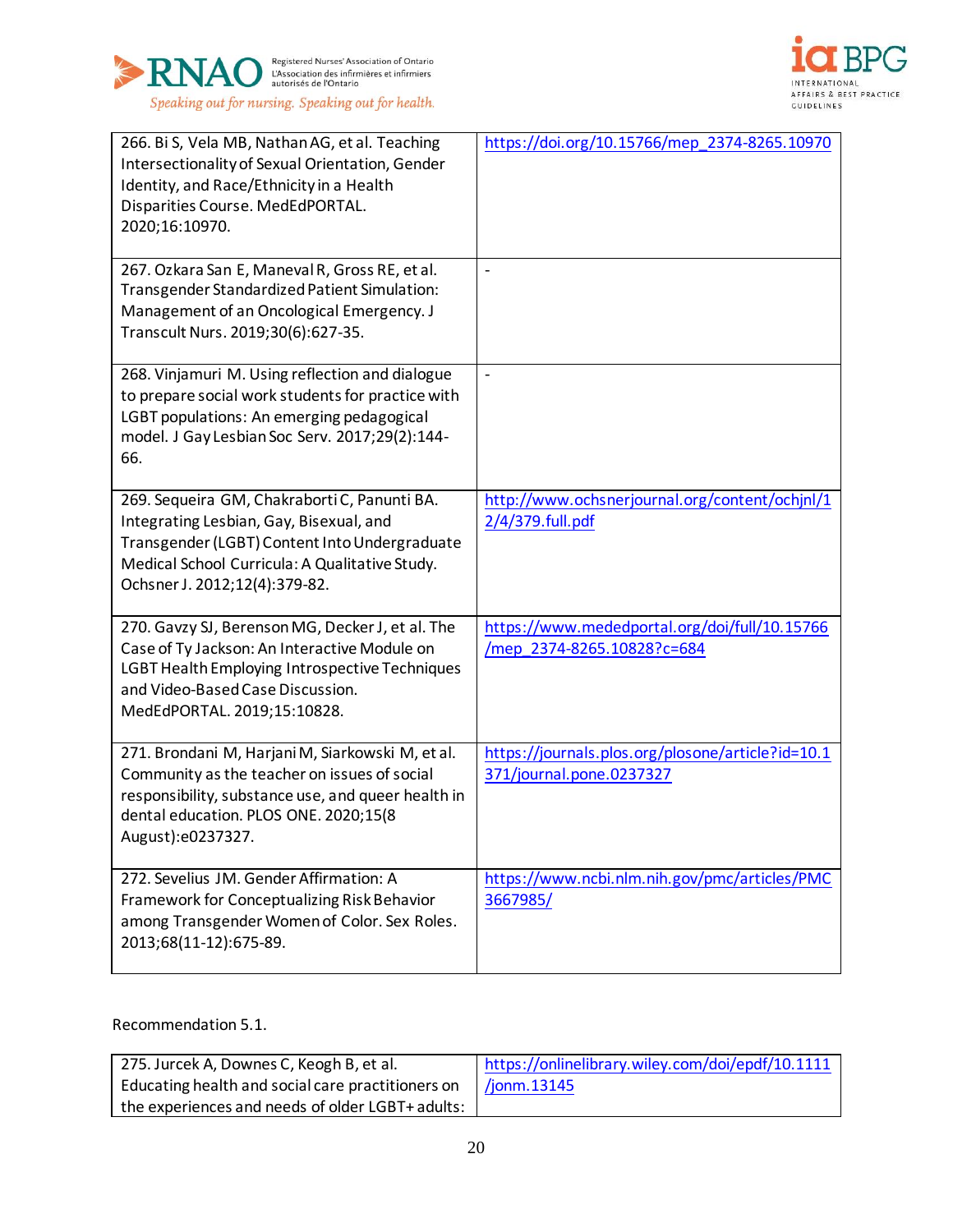



| findings from a systematic review. J Nurs Manag.<br>2020.                                                                                                                                                                                                                          |                          |
|------------------------------------------------------------------------------------------------------------------------------------------------------------------------------------------------------------------------------------------------------------------------------------|--------------------------|
| 276. Pepping CA, Lyons A, Morris EM. Affirmative<br>LGBT psychotherapy: Outcomes of a therapist<br>training protocol. Psychotherapy. 2018;55(1):52-<br>62.                                                                                                                         | $\overline{\phantom{0}}$ |
| 277. White Hughto JM, Clark KA, Altice FL, et al.<br>Improving correctional healthcare providers'<br>ability to care for transgender patients:<br>Development and evaluation of a theory-driven<br>cultural and clinical competence intervention. Soc<br>Sci Med. 2017;195:159-69. | $\qquad \qquad \Box$     |
| 278. Riggs DW, Fraser H, Taylor N, et al. Domestic<br>violence service providers' capacity for<br>supporting transgender women: Findings from an<br>Australian workshop. Br J Soc Work.<br>2016;46(8):2374-92.                                                                     |                          |
| 279. Geibel S, Hossain SM, Pulerwitz J, et al.<br>Stigma reduction training improves healthcare<br>provider attitudes toward, and experiences of,<br>young marginalized people in Bangladesh. J<br>Adolesc Health. 2017;60(2, Suppl 2):S35-S44.                                    | $\overline{a}$           |
| 280. Tucker A, Liht J, e Swardt G, Arendse C,<br>McIntyre J, Struthers H. Efficacy of tailored clinic<br>trainings to improve knowledge of men who have<br>sex with men health needs and reduce<br>homoprejudicial attitudes in South Africa. LGBT<br>Health. 2016;3(6):443-50.    | $\overline{a}$           |
| 281. Israel T, Willging CE, Ley D. Development<br>and evaluation of training for rural LGBTQ mental<br>health peer advocates. J Rural Ment Health.<br>2016;40(1):40-62.                                                                                                            | $\overline{a}$           |
| 282. Craig SL, Doiron C, Dillon F. Cultivating<br>professional allies for sexual minority youth: A<br>community-based educational intervention. J<br>Homosex. 2015;62(12):1703-21.                                                                                                 | $\overline{a}$           |
| 283. Greytak EA, Kosciw JG, Boesen MJ.<br>Educating the educator: Creating supportive                                                                                                                                                                                              | $\overline{\phantom{0}}$ |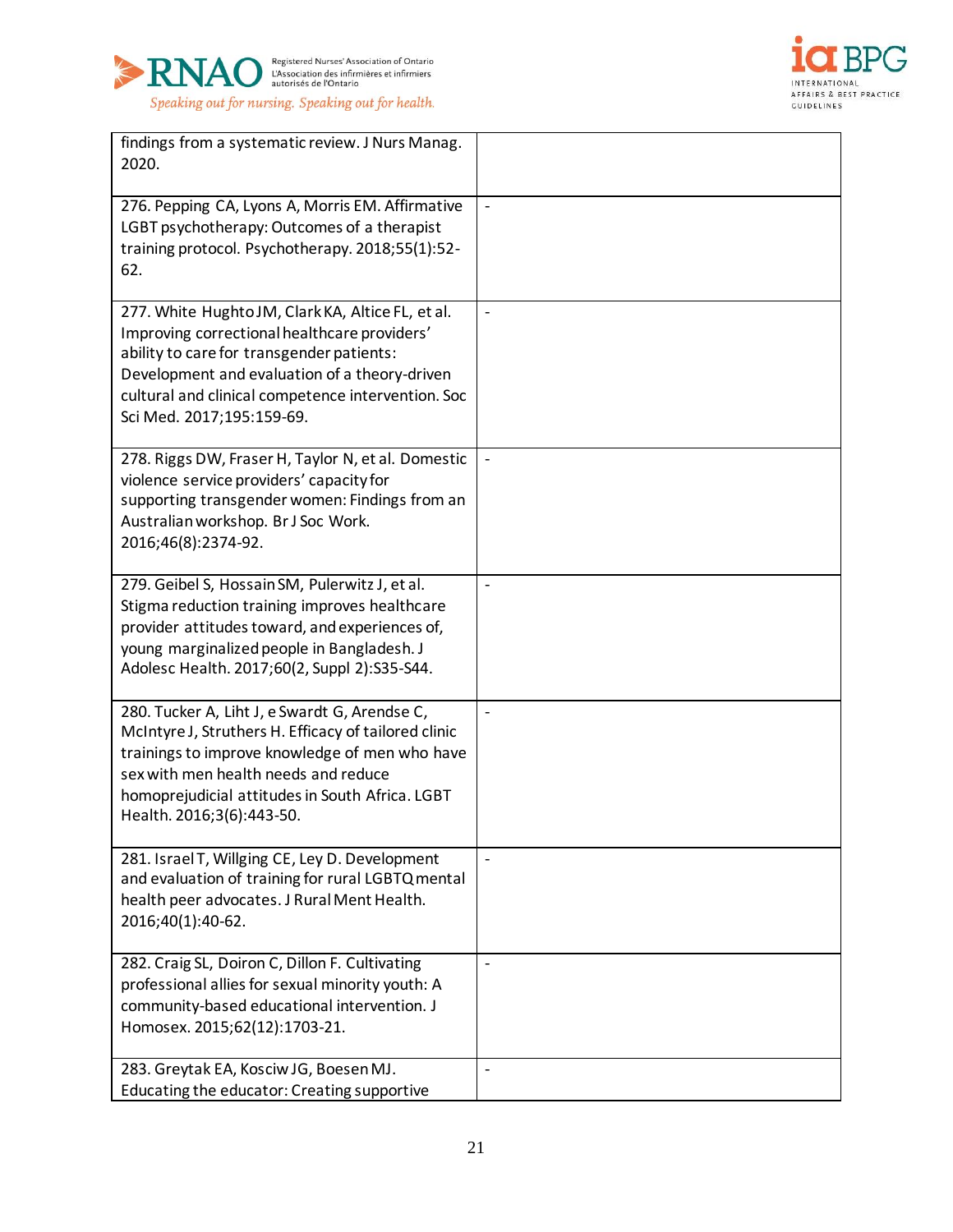



| school personnel through professional<br>development. J Sch Violence. 2013;12(1):80-97.                                                                                                                                                          |                                                                         |
|--------------------------------------------------------------------------------------------------------------------------------------------------------------------------------------------------------------------------------------------------|-------------------------------------------------------------------------|
| 284. Lelutiu-Weinberger C, Pollard-Thomas P,<br>Pagano W, et al. Implementation and Evaluation<br>of a Pilot Training to Improve Transgender<br>Competency Among Medical Staff in an Urban<br>Clinic. Transgend Health. 2016;1(1):45-53.         | https://www.liebertpub.com/doi/pdfplus/10.108<br>9/trgh.2015.0009       |
| 285. Porter KE, Krinsky L. Do LGBT aging trainings<br>effectuate positive change in mainstream elder<br>service providers? J Homosex. 2014;61(1):197-<br>216.                                                                                    | $\blacksquare$                                                          |
| 286. Jadwin-Cakmak L, Bauermeister JA, Cutler<br>JM, et al. The Health Access Initiative: A Training<br>and Technical Assistance Program to Improve<br>Health Care for Sexual and Gender Minority<br>Youth. J Adolesc Health. 2020;67(1):115-22. | $\overline{a}$                                                          |
| 287. Holman EG, Landry-Meyer L, Fish JN.<br>Creating Supportive Environments for LGBT Older<br>Adults: An Efficacy Evaluation of Staff Training in<br>a Senior Living Facility. J Gerontol Soc Work.<br>2020;63(5):464-77.                       | $\blacksquare$                                                          |
| 288. Arora M, Walker K, Luu J, et al. Education of<br>the medical profession to facilitate delivery of<br>transgender health care in an Australian health<br>district. Aust J Prim Health. 2020;26(1):17-23.                                     | $\overline{a}$                                                          |
| 290. Nugroho A, Coulter RWS, Erasmus V, et al.<br>Evaluation of a training aimed at building capacity<br>for outreaching to men who have sex with men<br>and transgender women in Indonesia. Health<br>Educ Res. 2019;34(2):223-33.              | $\blacksquare$                                                          |
| 291. Donisi V, Amaddeo F, Zakrzewska K, et al.<br>Training healthcare professionals in LGBTI<br>cultural competencies: Exploratory findings from<br>the Health4LGBTI pilot project. Patient Educ<br>Couns. 2020;103(5):978-87.                   | https://www.sciencedirect.com/science/article/p<br>ii/S0738399119305518 |
| 292. Walia H, Banoub R, Cambier GS, et al.<br>Perioperative Provider and Staff Competency in<br>Providing Culturally Competent LGBTQ                                                                                                             | https://www.ncbi.nlm.nih.gov/pmc/articles/PMC<br>6942511/               |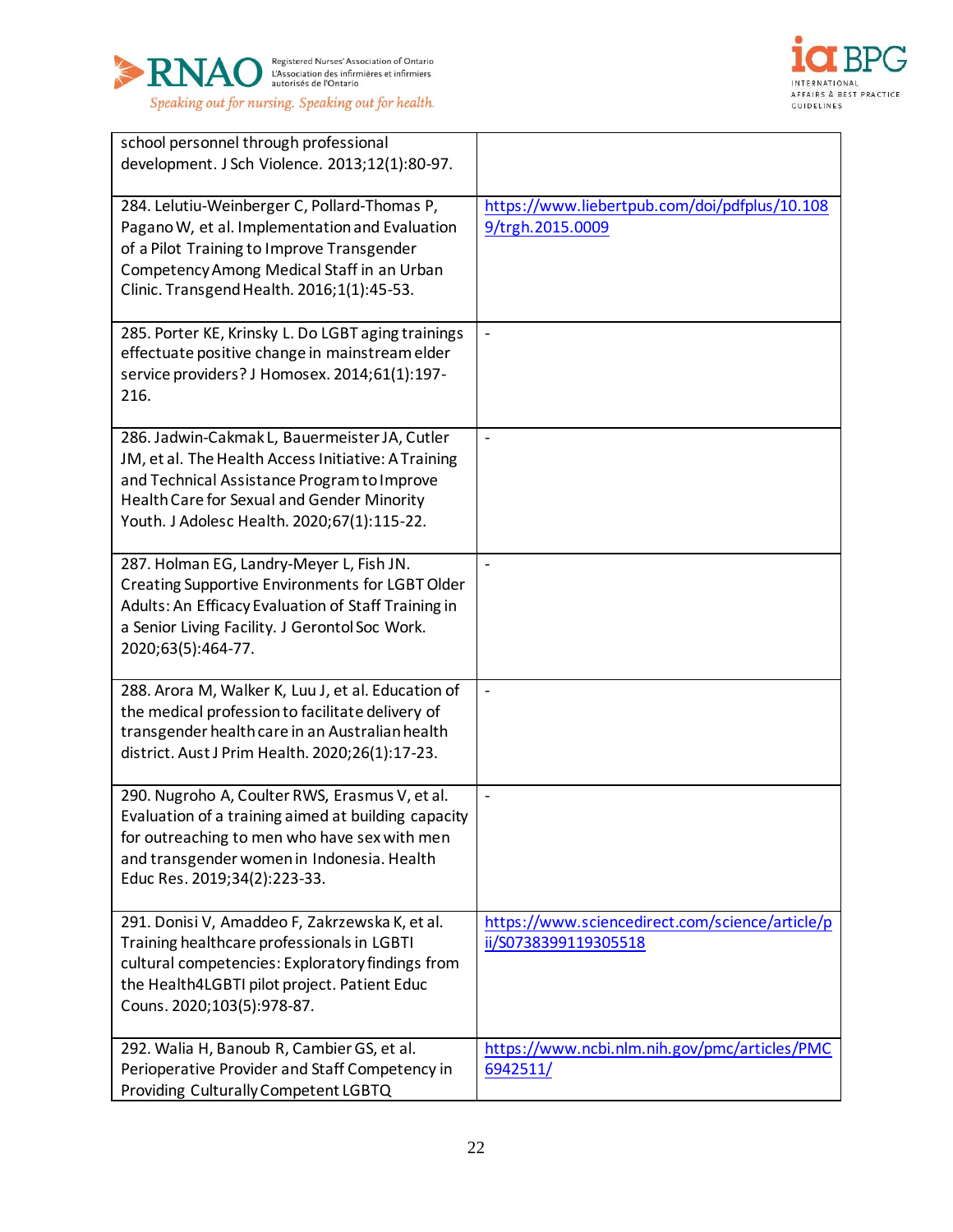



| Healthcare in Pediatric Setting. Adv Med Educ<br>Pract. 2019;10:1097-102.                                                                                                                                                                                                       |                                                                    |
|---------------------------------------------------------------------------------------------------------------------------------------------------------------------------------------------------------------------------------------------------------------------------------|--------------------------------------------------------------------|
| 293. Shrader A, Casero K, Casper B, et al. Military<br>lesbian, gay, bisexual, and transgender (LGBT)<br>awareness training for health care providers<br>within the Military Health System. J Am Psychiatr<br>Nurses Assoc. 2017;23(6):385-92.                                  |                                                                    |
| 294. Vance SR, Deutsch MB, Rosenthal SM, et al.<br>Enhancing pediatric trainees' and students'<br>knowledge in providing care to transgender<br>youth. J Adolesc Health. 2017;60(4):425-30.                                                                                     | $\overline{\phantom{m}}$                                           |
| 295. Reygan FC, D'Alton P. A pilot training<br>programme for health and social care<br>professionals providing oncological and palliative<br>care to lesbian, gay and bisexual patients in<br>Ireland. Psycho-Oncol. 2013;22(5):1050-4.                                         | $\overline{a}$                                                     |
| 296. Bristol S, Kostelec T, MacDonald R.<br>Improving Emergency Health Care Workers'<br>Knowledge, Competency, and Attitudes Toward<br>Lesbian, Gay, Bisexual, and Transgender Patients<br>Through Interdisciplinary Cultural Competency<br>Training. J Emerg Nurs. 2018;25:25. | $\overline{\phantom{m}}$                                           |
| 297. Shipherd JC, Kauth MR, Firek AF, et al.<br>Interdisciplinary Transgender Veteran Care:<br>Development of a Core Curriculum for VHA<br>Providers. Transgend Health. 2016;1(1):54-62.                                                                                        | https://www.liebertpub.com/doi/pdfplus/10.108<br>9/trgh.2015.0004  |
| 298. Felsenstein DR. Enhancing Lesbian, Gay,<br>Bisexual, and Transgender Cultural Competence<br>in a Midwestern Primary Care Clinic Setting. J<br>Nurses Prof Dev. 2018;34(3):142-50.                                                                                          | https://www.ncbi.nlm.nih.gov/pmc/articles/PMC<br>5943069/          |
| 299. van der Elst EM, Smith AD, Gichuru E, et al.<br>Men who have sex with men sensitivity training<br>reduces homoprejudice and increases knowledge<br>among Kenyan healthcare providers in coastal<br>Kenya. J Int AIDS Soc. 2013;16 Suppl 3:18748.                           | https://onlinelibrary.wiley.com/doi/pdf/10.7448/<br>IAS.16.4.18748 |
| 300. Tarasoff LA, Epstein R, Green DC, et al. Using<br>interactive theatre to help fertility providers                                                                                                                                                                          |                                                                    |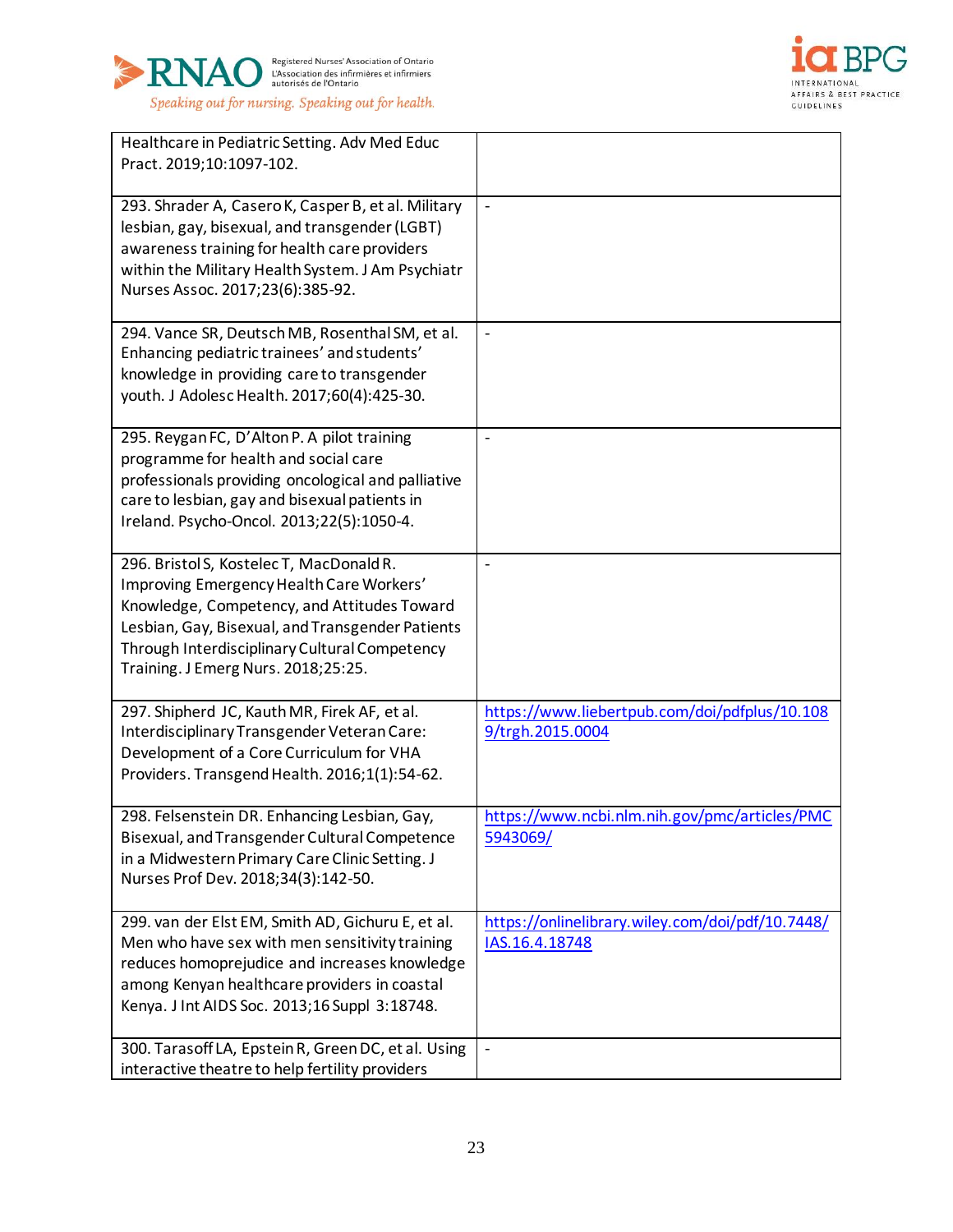



| better understand sexual and gender minority<br>patients. Med Humanit. 2014;40(2):135-41.                                                                                                                                                        |                                                                          |
|--------------------------------------------------------------------------------------------------------------------------------------------------------------------------------------------------------------------------------------------------|--------------------------------------------------------------------------|
| 301. Scheibe AP, Duby Z, Brown B, et al. Attitude<br>shifts and knowledge gains: Evaluating men who<br>have sex with men sensitisation training for<br>healthcare workers in the Western Cape, South<br>Africa. South Afr J HIV Med. 2017;18(1). | https://www.ajol.info/index.php/sajhivm/article/<br>view/154904          |
| 302. Leyva VL, Breshears EM, Ringstad R.<br>Assessing the efficacy of LGBT cultural<br>competency training for aging services providers<br>in California's Central Valley. J Gerontol Soc<br>Work. 2014;57(2-4):335-48.                          | $\overline{a}$                                                           |
| 303. Hardacker CT, Rubinstein B, Hotton A, et al.<br>Adding silver to the rainbow: The development of<br>the nurses' health education about LGBT elders<br>(HEALE) cultural competency curriculum. J Nurs<br>Manag. 2014;22(2):257-66.           | $\overline{a}$                                                           |
| 304. Du Mont J, Saad M, Kosa SD, Kia H, et al.<br>Providing trans-affirming care for sexual assault<br>survivors: An evaluation of a novel curriculum for<br>forensic nurses. Nurse Educ Today. 2020;93.                                         | https://www.sciencedirect.com/science/article/p<br>ii/S0260691720302252  |
| 305. Traister T. Improving LGBTQ Cultural<br>Competence of RNs Through Education. J Contin<br>Educ Nurs. 2020;51(8):359-66.                                                                                                                      | $\overline{a}$                                                           |
| 306. Dispenza F, Elston NC, Huffstead ME, et al.<br>Rehabilitation counselor preparation to work<br>with LGBTQ persons living with chronic<br>illness/disability: A qualitative content analysis. J<br>Rehabil Res Dev 2017;31(1):27-39.         | $\overline{a}$                                                           |
| 307. van der Elst EM, Kombo B, Gichuru E, et al.<br>The green shoots of a novel training programme:<br>progress and identified key actions to providing<br>services to MSM at Kenyan health facilities. J Int<br>AIDS Soc. 2015;18:20226.        | https://onlinelibrary.wiley.com/doi/pdf/10.7448/<br>IAS.18.1.20226       |
| 308. van der Elst EM, Gichuru E, Omar A, et al.<br>Experiences of Kenyan healthcare workers<br>providing services to men who have sex with<br>men: qualitative findings from a sensitivity                                                       | https://onlinelibrary.wiley.com/doi/pdfdirect/10.<br>7448/IAS.16.4.18741 |